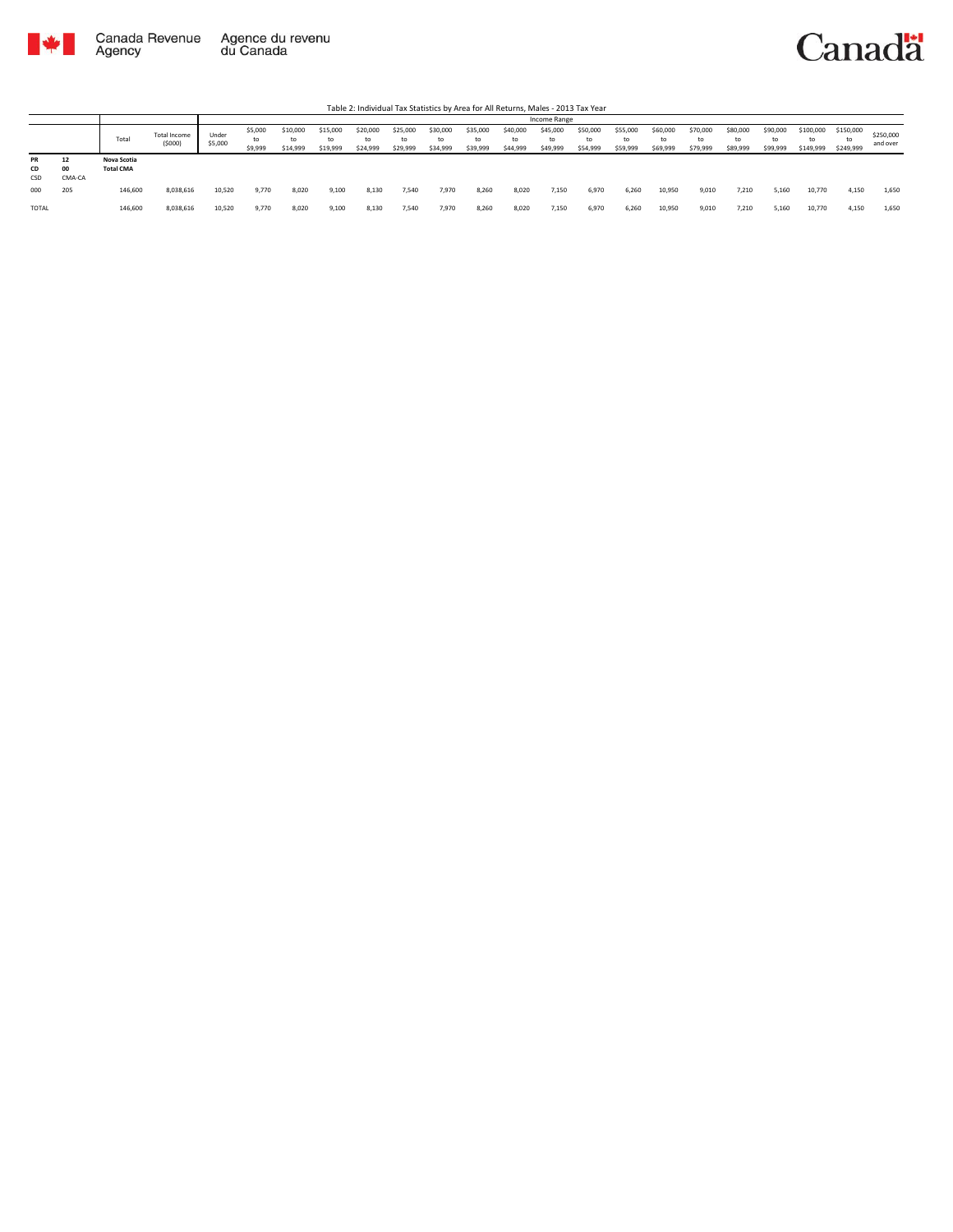

|                        |                    |                                |                        |                  |                          |                            |                            |                            |                            |                      |                            |                            |                            | Table 2: Individual Tax Statistics by Area for All Returns, Males - 2013 Tax Year |                            |                            |                            |                            |                            |                              |                              |                       |
|------------------------|--------------------|--------------------------------|------------------------|------------------|--------------------------|----------------------------|----------------------------|----------------------------|----------------------------|----------------------|----------------------------|----------------------------|----------------------------|-----------------------------------------------------------------------------------|----------------------------|----------------------------|----------------------------|----------------------------|----------------------------|------------------------------|------------------------------|-----------------------|
|                        |                    |                                |                        |                  |                          |                            |                            |                            |                            |                      |                            |                            | Income Range               |                                                                                   |                            |                            |                            |                            |                            |                              |                              |                       |
|                        |                    | Total                          | Total Income<br>(5000) | Under<br>\$5,000 | \$5,000<br>to<br>\$9,999 | \$10,000<br>to<br>\$14,999 | \$15,000<br>to<br>\$19,999 | \$20,000<br>to<br>\$24,999 | \$25,000<br>to<br>\$29,999 | \$30,000<br>\$34,999 | \$35,000<br>to<br>\$39,999 | \$40,000<br>to<br>\$44,999 | \$45,000<br>to<br>\$49,999 | \$50,000<br>to<br>\$54,999                                                        | \$55,000<br>to<br>\$59,999 | \$60,000<br>to<br>\$69,999 | \$70,000<br>to<br>\$79,999 | \$80,000<br>to<br>\$89,999 | \$90,000<br>to<br>\$99,999 | \$100,000<br>to<br>\$149,999 | \$150,000<br>to<br>\$249,999 | \$250,000<br>and over |
| <b>PR</b><br>CD<br>CSD | 12<br>00<br>CMA-CA | Nova Scotia<br><b>Total CA</b> |                        |                  |                          |                            |                            |                            |                            |                      |                            |                            |                            |                                                                                   |                            |                            |                            |                            |                            |                              |                              |                       |
| 000                    | 210                | 9.980                          | 423.361                | 650              | 750                      | 670                        | 910                        | 830                        | 730                        | 710                  | 630                        | 610                        | 490                        | 450                                                                               | 400                        | 620                        | 460                        | 300                        | 200                        | 380                          | 150                          | 60                    |
| 000                    | 215                | 17,550                         | 766,521                | 1,330            | 1,250                    | 1,130                      | 1,530                      | 1.250                      | 1,090                      | 1,150                | 1.200                      | 1,130                      | 990                        | 880                                                                               | 760                        | 1,110                      | 790                        | 570                        | 380                        | 690                          | 240                          | 100                   |
| 000                    | 220                | 13,720                         | 644.047                | 1.010            | 990                      | 790                        | 1,250                      | 1.070                      | 930                        | 890                  | 860                        | 800                        | 740                        | 600                                                                               | 560                        | 870                        | 630                        | 400                        | 300                        | 690                          | 230                          | 110                   |
| 000                    | 225                | 39,320                         | 1,643,918              | 3,280            | 3,370                    | 2,340                      | 3,390                      | 3,300                      | 3,060                      | 2,700                | 2.420                      | 2,210                      | 1,750                      | 1,520                                                                             | 1.430                      | 2,230                      | 1,610                      | 1,170                      | 840                        | 1,900                        | 630                          | 170                   |
| TOTAL                  |                    | 80,570                         | 3,477,846              | 6.280            | 6.360                    | 4.920                      | 7.080                      | 6.450                      | 5,810                      | 5.460                | 5.120                      | 4.750                      | 3.970                      | 3,450                                                                             | 3.140                      | 4.830                      | 3.490                      | 2.430                      | 1.710                      | 3.660                        | 1.250                        | 430                   |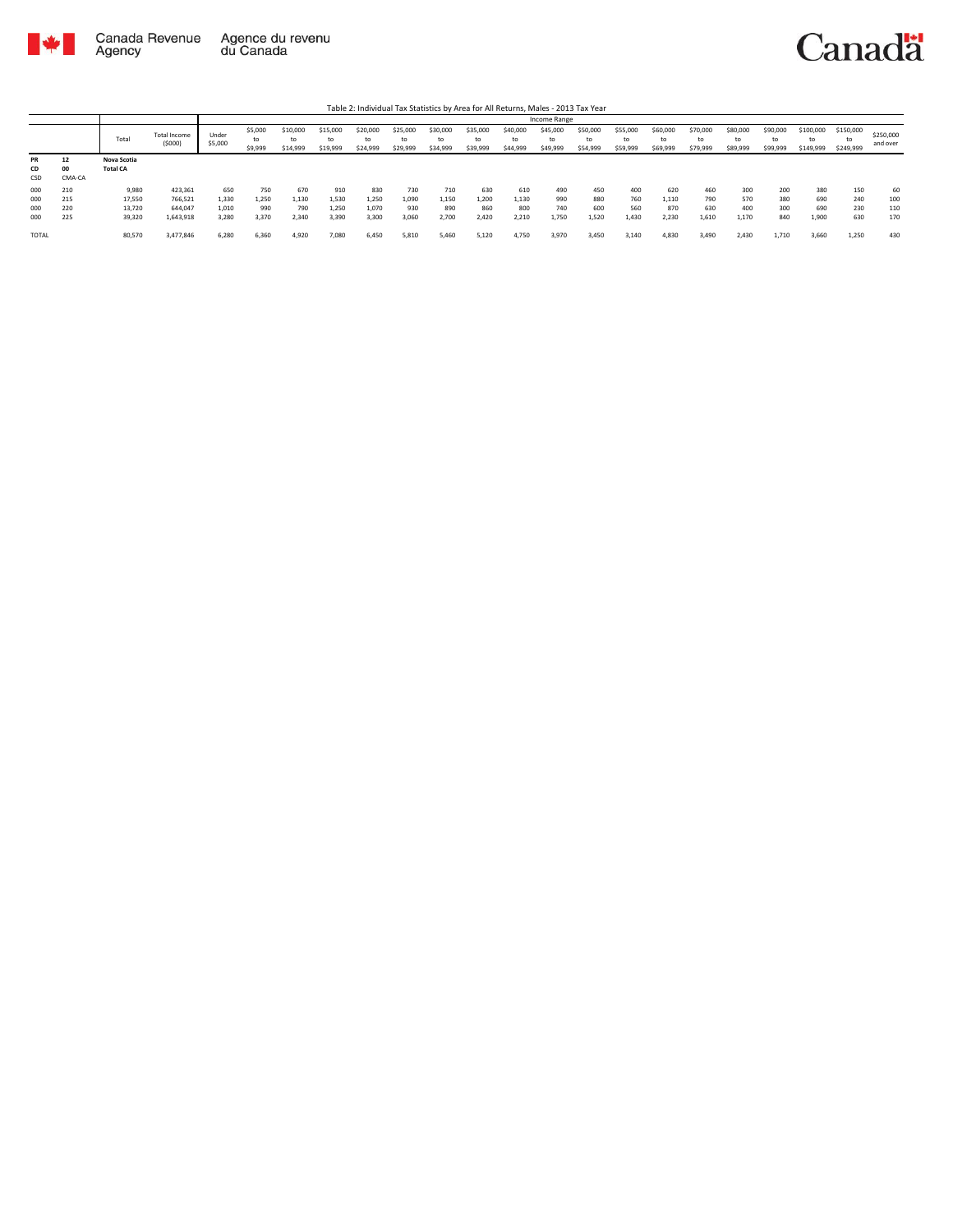

|              |        |             |                        |                  |                          |                            |                            |                            |                            |                            |                            |                            | Income Range               |                            |                            |                            |                            |                            |                            |                              |                              |                       |
|--------------|--------|-------------|------------------------|------------------|--------------------------|----------------------------|----------------------------|----------------------------|----------------------------|----------------------------|----------------------------|----------------------------|----------------------------|----------------------------|----------------------------|----------------------------|----------------------------|----------------------------|----------------------------|------------------------------|------------------------------|-----------------------|
|              |        | Total       | Total Income<br>(5000) | Under<br>\$5,000 | \$5,000<br>to<br>\$9,999 | \$10,000<br>to<br>\$14,999 | \$15,000<br>to<br>\$19,999 | \$20,000<br>to<br>\$24,999 | \$25,000<br>to<br>\$29,999 | \$30,000<br>to<br>\$34,999 | \$35,000<br>to<br>\$39,999 | \$40,000<br>to<br>\$44,999 | \$45,000<br>to<br>\$49,999 | \$50,000<br>to<br>\$54,999 | \$55,000<br>to<br>\$59,999 | \$60,000<br>to<br>\$69,999 | \$70,000<br>to<br>\$79,999 | \$80,000<br>to<br>\$89,999 | \$90,000<br>to<br>\$99,999 | \$100,000<br>to<br>\$149,999 | \$150,000<br>to<br>\$249,999 | \$250,000<br>and over |
| <b>PR</b>    | 12     | Nova Scotia |                        |                  |                          |                            |                            |                            |                            |                            |                            |                            |                            |                            |                            |                            |                            |                            |                            |                              |                              |                       |
| CD           | 01     | Shelburne   |                        |                  |                          |                            |                            |                            |                            |                            |                            |                            |                            |                            |                            |                            |                            |                            |                            |                              |                              |                       |
| CSD          | CMA-CA |             |                        |                  |                          |                            |                            |                            |                            |                            |                            |                            |                            |                            |                            |                            |                            |                            |                            |                              |                              |                       |
| 001          | 998    | 2,890       | 119,834                | 120              | 150                      | 180                        | 330                        | 190                        | 200                        | 240                        | 230                        | 220                        | 200                        | 180                        | 120                        | 200                        | 110                        | 80                         | 40                         | 90                           | 20                           |                       |
| 004          | 998    | 370         | 16,566                 | 10               | 20                       | 20                         | 40                         | 30                         | 30                         | 30                         | 30                         | 20                         | 20                         | 20                         | 10                         | 30                         | 20                         | 10                         |                            | 20                           |                              |                       |
| 006          | 998    | 1,840       | 70.017                 | 100              | 120                      | 130                        | 240                        | 180                        | 130                        | 130                        | 140                        | 110                        | 100                        | 90                         | 60                         | 90                         | 70                         | 40                         | 50                         | 40                           | 20                           |                       |
| 008          | 998    | 690         | 27.825                 | 40               | 50                       | 50                         | 80                         | 50                         | 50                         | 50                         | 50                         | 40                         | 40                         | 30                         | 30                         | 40                         | 20                         | 20                         | 20                         | 30                           |                              |                       |
| 009          | 998    | 240         | 8,308                  | 20               | 10                       | 20                         | 40                         | 30                         | 20                         | 30                         | 20                         |                            | 10                         |                            |                            |                            |                            |                            |                            |                              |                              |                       |
| <b>TOTAL</b> |        | 6,030       | 242,550                | 280              | 350                      | 390                        | 730                        | 480                        | 430                        | 480                        | 460                        | 410                        | 370                        | 330                        | 230                        | 370                        | 220                        | 150                        | 110                        | 180                          | 50                           | 20                    |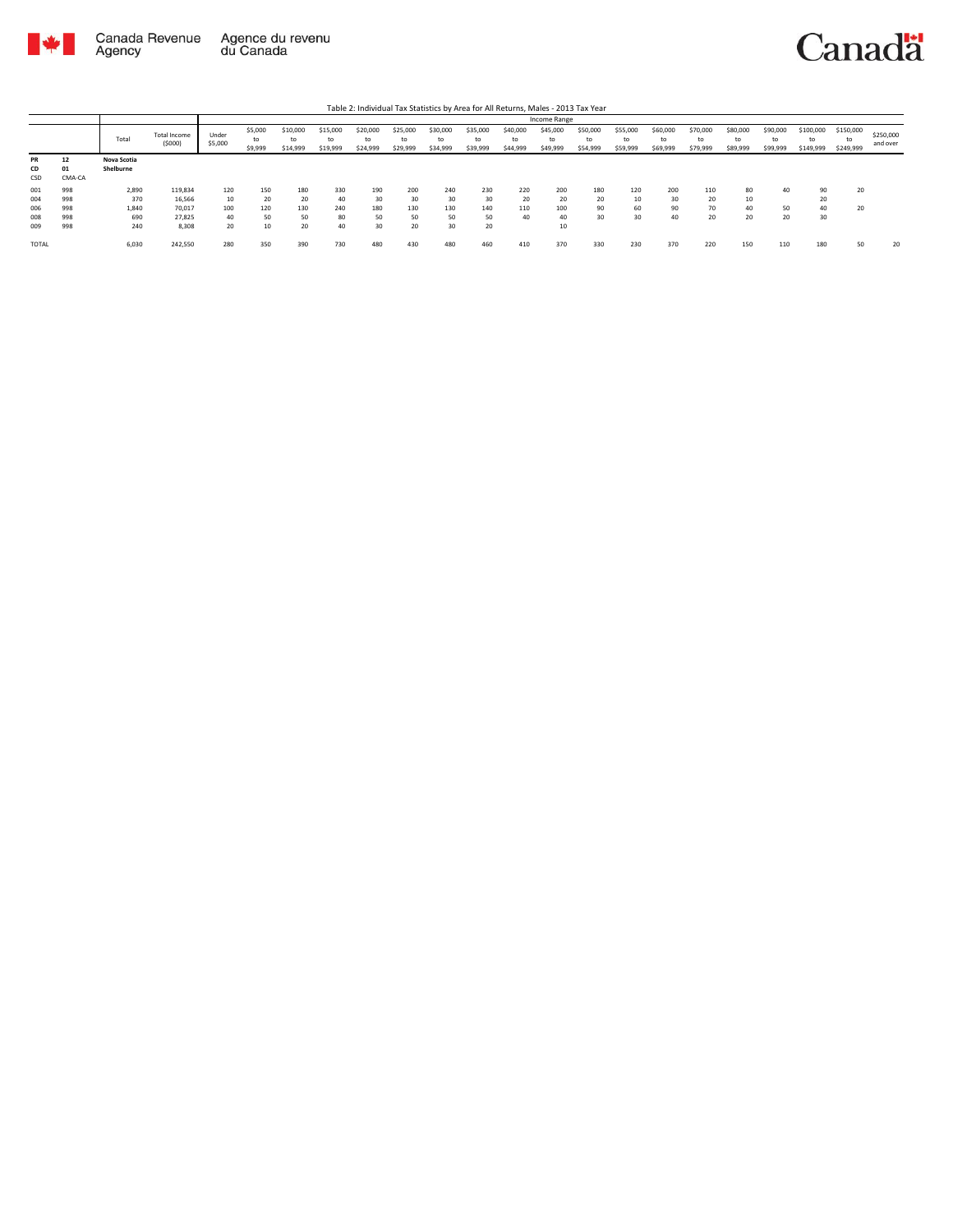

|                          |                          |                               |                                       |                         |                          |                            |                            |                            |                            |                      |                            |                            | Income Range               |                            |                            |                            |                            |                            |                            |                              |                              |                       |
|--------------------------|--------------------------|-------------------------------|---------------------------------------|-------------------------|--------------------------|----------------------------|----------------------------|----------------------------|----------------------------|----------------------|----------------------------|----------------------------|----------------------------|----------------------------|----------------------------|----------------------------|----------------------------|----------------------------|----------------------------|------------------------------|------------------------------|-----------------------|
|                          |                          | Total                         | Total Income<br>(5000)                | Under<br>\$5,000        | \$5,000<br>to<br>\$9,999 | \$10,000<br>to<br>\$14,999 | \$15,000<br>to<br>\$19,999 | \$20,000<br>to<br>\$24,999 | \$25,000<br>to<br>\$29,999 | \$30,000<br>\$34,999 | \$35,000<br>to<br>\$39,999 | \$40,000<br>to<br>\$44,999 | \$45,000<br>to<br>\$49,999 | \$50,000<br>to<br>\$54,999 | \$55,000<br>to<br>\$59,999 | \$60,000<br>to<br>\$69,999 | \$70,000<br>to<br>\$79,999 | \$80,000<br>to<br>\$89,999 | \$90,000<br>to<br>\$99,999 | \$100,000<br>to<br>\$149,999 | \$150,000<br>to<br>\$249,999 | \$250,000<br>and over |
| <b>PR</b><br>CD<br>CSD   | 12<br>02<br>CMA-CA       | Nova Scotia<br>Yarmouth       |                                       |                         |                          |                            |                            |                            |                            |                      |                            |                            |                            |                            |                            |                            |                            |                            |                            |                              |                              |                       |
| 001<br>004<br>006<br>040 | 998<br>998<br>998<br>999 | 3,370<br>3,940<br>2,480<br>50 | 141,666<br>156,267<br>89,932<br>1,210 | 170<br>280<br>210<br>10 | 170<br>220<br>260        | 170<br>250<br>180          | 390<br>430<br>330          | 250<br>320<br>260          | 210<br>320<br>200          | 230<br>310<br>170    | 260<br>310<br>140          | 250<br>270<br>110          | 220<br>220<br>100          | 170<br>180<br>80           | 180<br>130<br>60           | 240<br>220<br>100          | 160<br>150<br>60           | 110<br>90<br>50            | 70<br>70<br>50             | 100<br>130<br>80             | 20<br>50<br>40               | 10<br>10<br>10        |
| <b>TOTAL</b>             |                          | 9,830                         | 389,075                               | 660                     | 660                      | 600                        | 1,150                      | 830                        | 720                        | 710                  | 720                        | 630                        | 540                        | 430                        | 370                        | 550                        | 380                        | 250                        | 190                        | 310                          | 110                          | 30                    |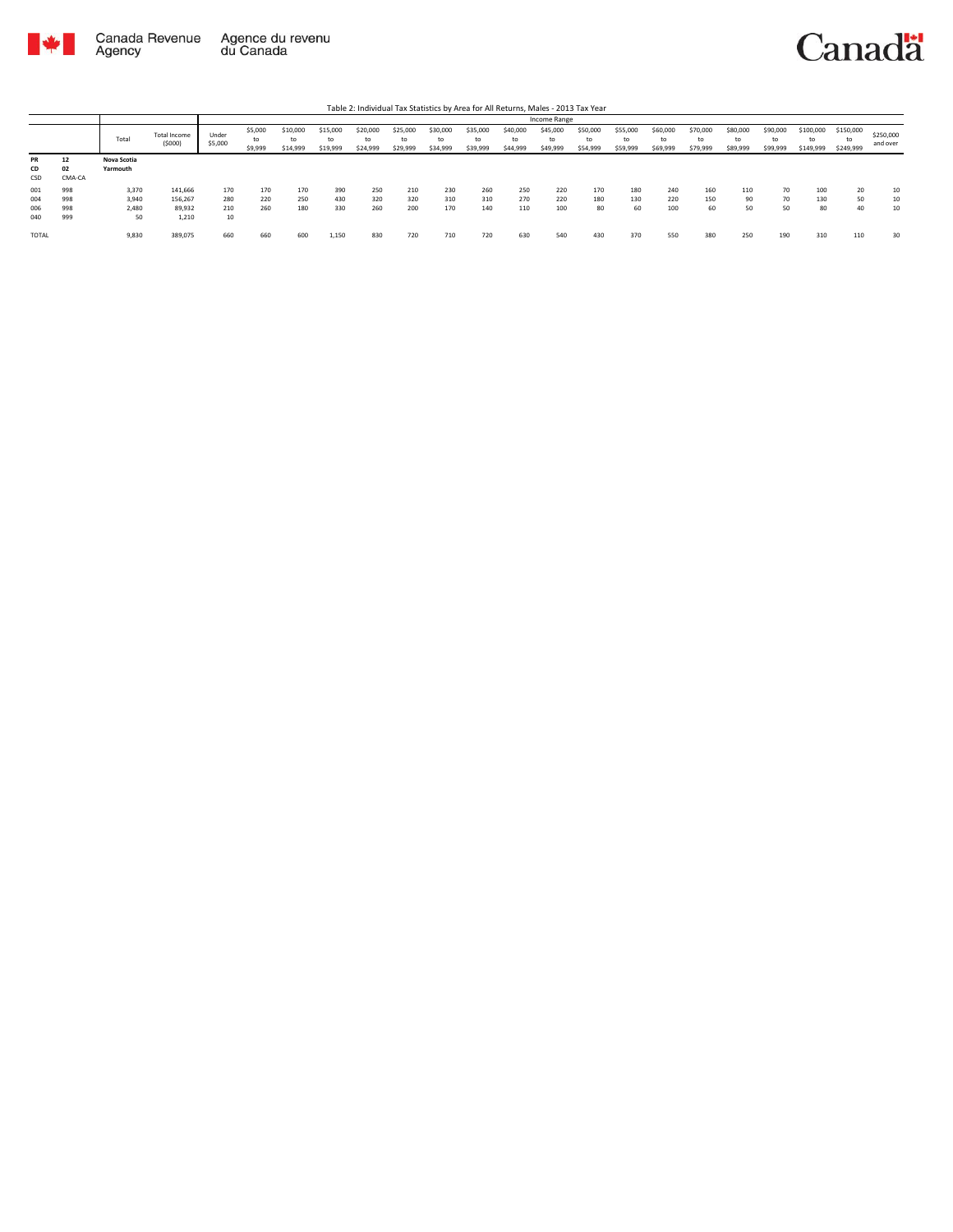



|                 |                    |                      |                        |                  |                          |                            |                            |                            |                            |                            |                            |                            | Income Range               |                            |                            |                            |                            |                            |                            |                              |                        |                       |
|-----------------|--------------------|----------------------|------------------------|------------------|--------------------------|----------------------------|----------------------------|----------------------------|----------------------------|----------------------------|----------------------------|----------------------------|----------------------------|----------------------------|----------------------------|----------------------------|----------------------------|----------------------------|----------------------------|------------------------------|------------------------|-----------------------|
|                 |                    | Tota                 | Total Income<br>(5000) | Under<br>\$5,000 | \$5,000<br>to<br>\$9,999 | \$10,000<br>to<br>\$14,999 | \$15,000<br>to<br>\$19,999 | \$20,000<br>to<br>\$24,999 | \$25,000<br>to<br>\$29,999 | \$30,000<br>to<br>\$34,999 | \$35,000<br>to<br>\$39,999 | \$40,000<br>to<br>\$44,999 | \$45,000<br>to<br>\$49,999 | \$50,000<br>to<br>\$54,999 | \$55,000<br>to<br>\$59,999 | \$60,000<br>to<br>\$69,999 | \$70,000<br>to<br>\$79,999 | \$80,000<br>to<br>\$89,999 | \$90,000<br>to<br>\$99,999 | \$100,000<br>to<br>\$149,999 | \$150,000<br>\$249,999 | \$250,000<br>and over |
| PR<br>CD<br>CSD | 12<br>03<br>CMA-CA | Nova Scotia<br>Digby |                        |                  |                          |                            |                            |                            |                            |                            |                            |                            |                            |                            |                            |                            |                            |                            |                            |                              |                        |                       |
| 001             | 998                | 3,490                | 138,243                | 180              | 240                      | 220                        | 460                        | 300                        | 280                        | 260                        | 270                        | 240                        | 190                        | 160                        | 130                        | 180                        | 110                        | 60                         | 60                         | 110                          | 30                     | 10                    |
| 004             | 998                | 2,990                | 105.747                | 210              | 260                      | 240                        | 380                        | 300                        | 260                        | 260                        | 190                        | 190                        | 130                        | 110                        | 90                         | 110                        | 80                         | 50                         | 40                         | 70                           | 20                     | 20                    |
| 006             | 998                | 840                  | 35,608                 | 70               | 80                       | 70                         | 110                        | 80                         | 60                         | 60                         | 60                         | 50                         | 40                         | 40                         | 40                         | 30                         | 20                         | 10                         |                            | 20                           |                        |                       |
| 009             | 999                | 40                   | 987                    |                  |                          |                            |                            |                            |                            |                            |                            |                            |                            |                            |                            |                            |                            |                            |                            |                              |                        |                       |
| <b>TOTAL</b>    |                    | 7,360                | 280,586                | 460              | 590                      | 540                        | 950                        | 680                        | 600                        | 570                        | 520                        | 490                        | 360                        | 310                        | 250                        | 320                        | 210                        | 120                        | 100                        | 210                          | 60                     | 30                    |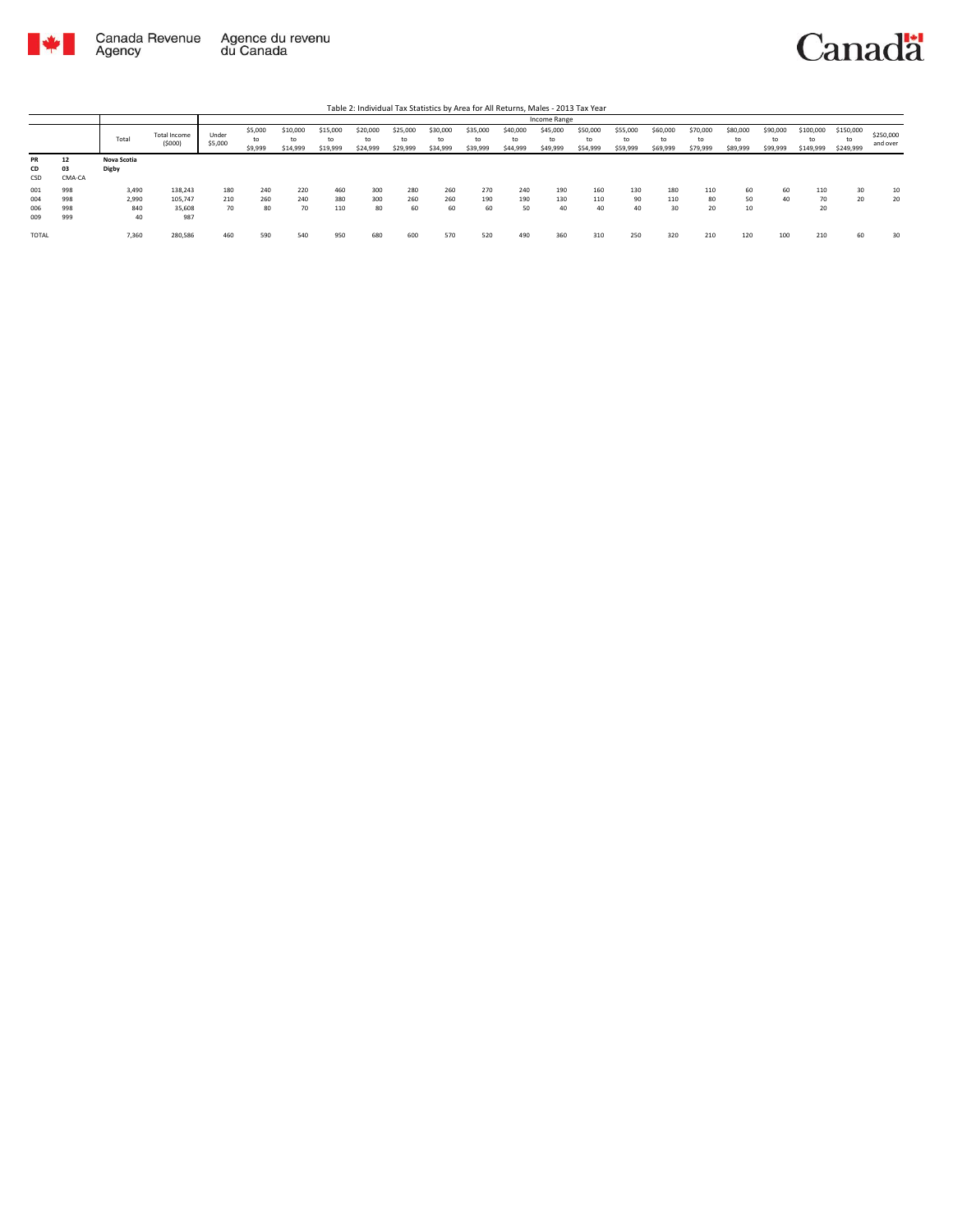

|                        |                    |                       |                        |                  |                          |                            |                            |                            |                            |                            |                            | .                          |                            |                            |                            |                            |                            |                            |                            |                              |                              |                       |
|------------------------|--------------------|-----------------------|------------------------|------------------|--------------------------|----------------------------|----------------------------|----------------------------|----------------------------|----------------------------|----------------------------|----------------------------|----------------------------|----------------------------|----------------------------|----------------------------|----------------------------|----------------------------|----------------------------|------------------------------|------------------------------|-----------------------|
|                        |                    |                       |                        |                  |                          |                            |                            |                            |                            |                            |                            |                            | Income Range               |                            |                            |                            |                            |                            |                            |                              |                              |                       |
|                        |                    | Total                 | Total Income<br>(5000) | Under<br>\$5,000 | \$5,000<br>to<br>\$9,999 | \$10,000<br>to<br>\$14,999 | \$15,000<br>to<br>\$19,999 | \$20,000<br>to<br>\$24,999 | \$25,000<br>to<br>\$29,999 | \$30,000<br>to<br>\$34,999 | \$35,000<br>to<br>\$39,999 | \$40,000<br>to<br>\$44,999 | \$45,000<br>to<br>\$49,999 | \$50,000<br>to<br>\$54,999 | \$55,000<br>to<br>\$59,999 | \$60,000<br>to<br>\$69,999 | \$70,000<br>to<br>\$79,999 | \$80,000<br>to<br>\$89,999 | \$90,000<br>to<br>\$99,999 | \$100,000<br>to<br>\$149,999 | \$150,000<br>to<br>\$249,999 | \$250,000<br>and over |
| <b>PR</b><br>CD<br>CSD | 12<br>04<br>CMA-CA | Nova Scotia<br>Queens |                        |                  |                          |                            |                            |                            |                            |                            |                            |                            |                            |                            |                            |                            |                            |                            |                            |                              |                              |                       |
| 010<br>015             | 998<br>999         | 4,480<br>10           | 171,354<br>427         | 300              | 360                      | 320                        | 500                        | 430                        | 340                        | 360                        | 300                        | 300                        | 240                        | 180                        | 170                        | 220                        | 150                        | 80                         | 70                         | 130                          | 40                           | 10                    |
| <b>TOTAL</b>           |                    | 4,490                 | 171,781                | 300              | 360                      | 320                        | 500                        | 430                        | 340                        | 360                        | 300                        | 300                        | 240                        | 180                        | 170                        | 220                        | 150                        | 80                         | 70                         | 130                          | 40                           | 10                    |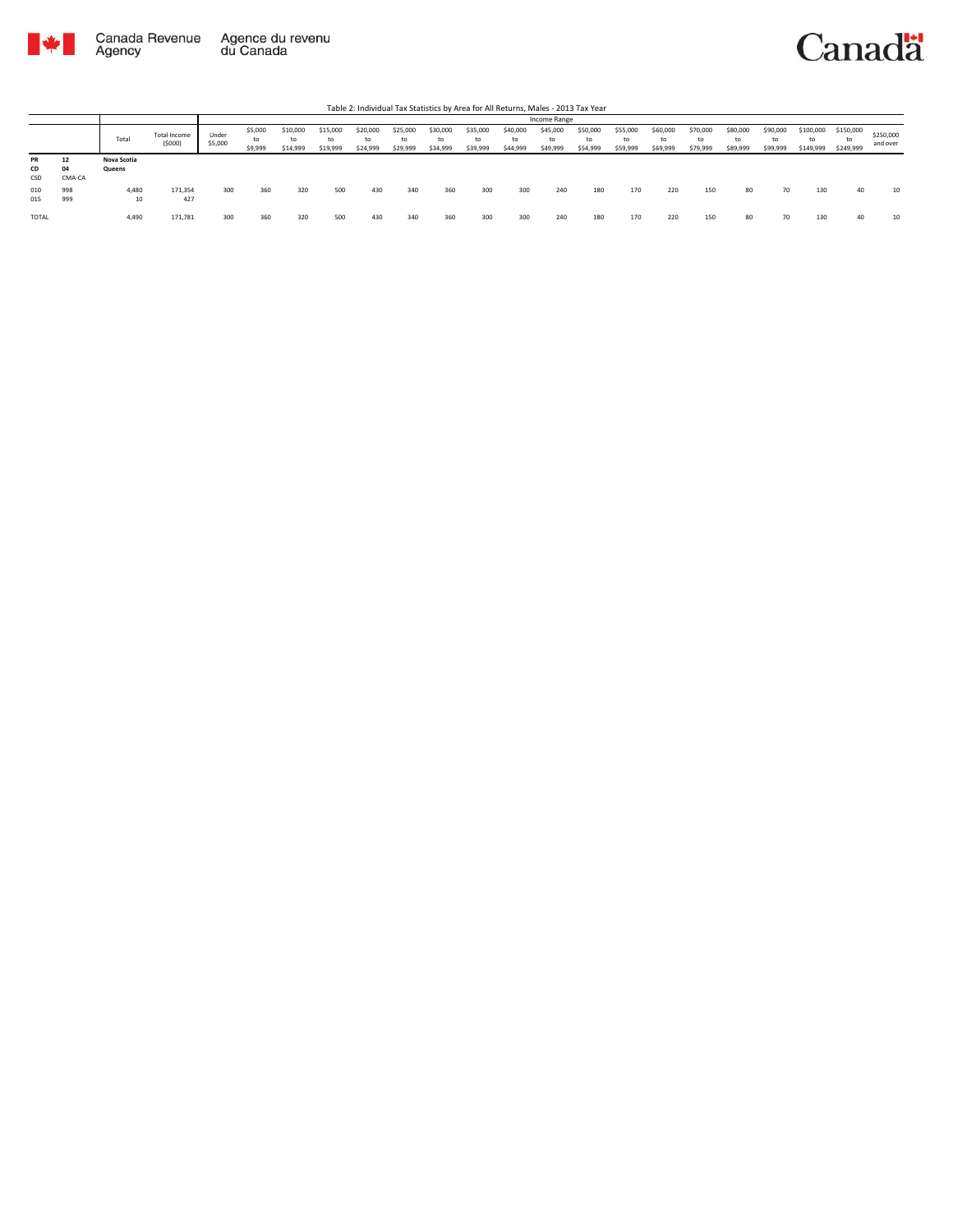

|                        |                    |                          |                               |                  |                          |                            |                            |                            |                            |                            |                            |                            | Income Range               |                            |                      |                            |                            |                            |                            |                              |                              |                       |
|------------------------|--------------------|--------------------------|-------------------------------|------------------|--------------------------|----------------------------|----------------------------|----------------------------|----------------------------|----------------------------|----------------------------|----------------------------|----------------------------|----------------------------|----------------------|----------------------------|----------------------------|----------------------------|----------------------------|------------------------------|------------------------------|-----------------------|
|                        |                    | Total                    | <b>Total Income</b><br>(5000) | Under<br>\$5,000 | \$5,000<br>to<br>\$9,999 | \$10,000<br>to<br>\$14,999 | \$15,000<br>to<br>\$19,999 | \$20,000<br>to<br>\$24,999 | \$25,000<br>to<br>\$29,999 | \$30,000<br>to<br>\$34,999 | \$35,000<br>to<br>\$39,999 | \$40,000<br>to<br>\$44,999 | \$45,000<br>to<br>\$49,999 | \$50,000<br>to<br>\$54,999 | \$55,000<br>\$59,999 | \$60,000<br>to<br>\$69,999 | \$70,000<br>to<br>\$79,999 | \$80,000<br>to<br>\$89,999 | \$90,000<br>to<br>\$99,999 | \$100,000<br>to<br>\$149,999 | \$150,000<br>to<br>\$249,999 | \$250,000<br>and over |
| <b>PR</b><br>CD<br>CSD | 12<br>05<br>CMA-CA | Nova Scotia<br>Annapolis |                               |                  |                          |                            |                            |                            |                            |                            |                            |                            |                            |                            |                      |                            |                            |                            |                            |                              |                              |                       |
| 001                    | 997                | 1,150                    | 47.966                        | 80               | 100                      | 70                         | 100                        | 90                         | 80                         | 90                         | 90                         | 70                         | 50                         | 40                         | 50                   |                            | 70                         | 40                         | 20                         | 40                           | 20                           |                       |
| 004                    | 998                | 2,380                    | 82,662                        | 180              | 180                      | 210                        | 310                        | 230                        | 210                        | 190                        | 150                        | 140                        | 120                        | 60                         | 90                   | 110                        | 50                         | 50                         | 40                         | 50                           | 20                           |                       |
| 008                    | 998                | 220                      | 8.110                         | 20               | 10                       | 10                         | 30                         | 20                         | 10                         | 20                         | 10                         | 20                         | 10                         |                            | 10                   |                            |                            |                            |                            |                              |                              |                       |
| 009                    | 998                | 1,510                    | 54.003                        | 130              | 150                      | 110                        | 200                        | 140                        | 100                        | 90                         | 90                         | 100                        | 70                         | 60                         | 40                   | 70                         | 50                         | 40                         | 20                         | 40                           |                              |                       |
| 012                    | 998                | 370                      | 12,797                        | 50               | 30                       | 30                         | 50                         | 30                         | 20                         | 20                         | 20                         | 30                         | 20                         | 10                         | 10                   | 20                         |                            |                            |                            | 10                           |                              |                       |
| 014                    | 998                | 1,980                    | 81.977                        | 130              | 140                      | 130                        | 190                        | 160                        | 150                        | 140                        | 140                        | 130                        | 110                        | 90                         | 70                   | 110                        | 90                         | 70                         | 50                         | 70                           | 20                           |                       |
| 016                    | 997                | 700                      | 27.287                        | 50               | 60                       | 50                         | 80                         | 60                         | 40                         | 40                         | 40                         | 50                         | 40                         | 30                         | 30                   | 50                         | 30                         | 20                         |                            | 30                           | 10                           |                       |
| TOTAL                  |                    | 8,310                    | 314,802                       | 630              | 670                      | 600                        | 940                        | 730                        | 610                        | 580                        | 530                        | 540                        | 420                        | 300                        | 300                  | 440                        | 300                        | 230                        | 140                        | 250                          | 80                           | 20                    |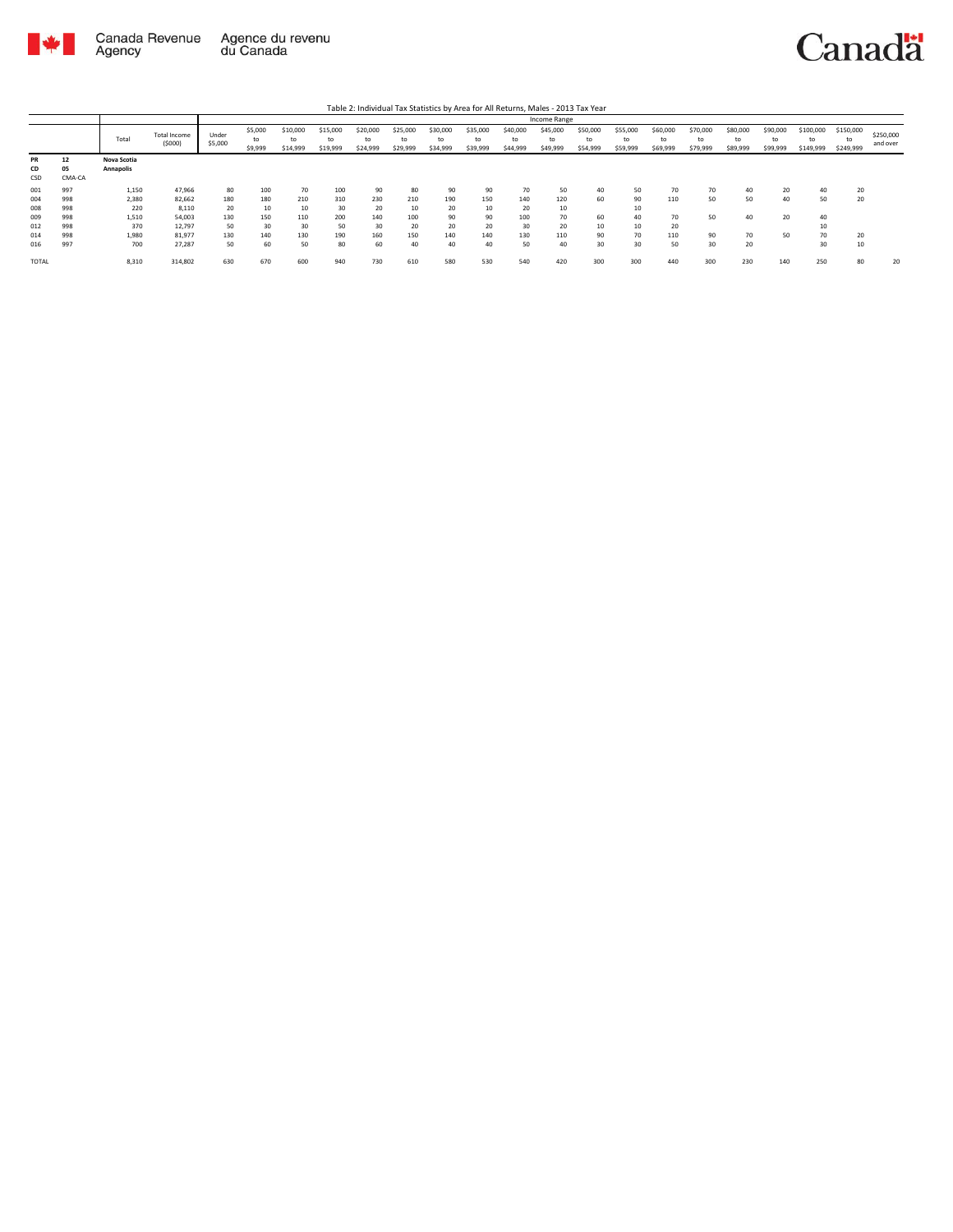

|                 |                    |                          |                               |                  |                          |                            |                            |                            |                            |                      |                            |                            | Income Range               |                            |                            |                            |                            |                            |                            |                              |                              |                       |
|-----------------|--------------------|--------------------------|-------------------------------|------------------|--------------------------|----------------------------|----------------------------|----------------------------|----------------------------|----------------------|----------------------------|----------------------------|----------------------------|----------------------------|----------------------------|----------------------------|----------------------------|----------------------------|----------------------------|------------------------------|------------------------------|-----------------------|
|                 |                    | Total                    | <b>Total Income</b><br>(5000) | Under<br>\$5,000 | \$5,000<br>to<br>\$9,999 | \$10,000<br>to<br>\$14,999 | \$15,000<br>to<br>\$19,999 | \$20,000<br>to<br>\$24,999 | \$25,000<br>to<br>\$29,999 | \$30,000<br>\$34,999 | \$35,000<br>to<br>\$39,999 | \$40,000<br>to<br>\$44,999 | \$45,000<br>to<br>\$49,999 | \$50,000<br>to<br>\$54,999 | \$55,000<br>to<br>\$59,999 | \$60,000<br>to<br>\$69,999 | \$70,000<br>to<br>\$79,999 | \$80,000<br>to<br>\$89,999 | \$90,000<br>to<br>\$99,999 | \$100,000<br>to<br>\$149,999 | \$150,000<br>to<br>\$249,999 | \$250,000<br>and over |
| PR<br>CD<br>CSD | 12<br>06<br>CMA-CA | Nova Scotia<br>Lunenburg |                               |                  |                          |                            |                            |                            |                            |                      |                            |                            |                            |                            |                            |                            |                            |                            |                            |                              |                              |                       |
| 001             | 998                | 10,360                   | 444,694                       | 620              | 610                      | 640                        | 1,040                      | 840                        | 730                        | 770                  | 770                        | 690                        | 550                        | 500                        | 430                        | 620                        | 470                        | 290                        | 230                        | 380                          | 130                          | 40                    |
| 004             | 998                | 3,320                    | 143,447                       | 240              | 260                      | 180                        | 340                        | 280                        | 230                        | 200                  | 180                        | 200                        | 160                        | 160                        | 130                        | 230                        | 170                        | 90                         | 80                         | 130                          | 30                           | 20                    |
| 006             | 997                | 910                      | 39,478                        | 50               | 50                       | 50                         | 80                         | 90                         | 60                         | 70                   | 60                         | 50                         | 60                         | 40                         | 40                         | 60                         | 50                         | 30                         | 20                         | 40                           | 10                           |                       |
| 008             | 998                | 380                      | 17,426                        | 20               | 20                       | 20                         | 40                         | 30                         | 40                         | 30                   | 30                         | 20                         | 20                         | 20                         | 20                         | 20                         | 20                         |                            |                            | 20                           |                              |                       |
| 009             | 997                | 4.300                    | 191,509                       | 320              | 280                      | 250                        | 460                        | 340                        | 300                        | 300                  | 270                        | 260                        | 220                        | 180                        | 190                        | 260                        | 190                        | 130                        | 90                         | 160                          | 70                           | 30                    |
| 011             | 999                | 20                       | 1,150                         |                  |                          |                            |                            |                            |                            |                      |                            |                            |                            |                            |                            |                            |                            |                            |                            |                              |                              |                       |
| 014             | 999                | 20                       | 566                           |                  |                          |                            |                            |                            |                            |                      |                            |                            |                            |                            |                            |                            |                            |                            |                            |                              |                              |                       |
| <b>TOTAL</b>    |                    | 19,310                   | 838,271                       | 1.260            | 1,210                    | 1,150                      | 1,970                      | 1.590                      | 1,360                      | 1.360                | 1.320                      | 1,230                      | 1.010                      | 900                        | 810                        | 1,190                      | 890                        | 560                        | 430                        | 730                          | 250                          | 100                   |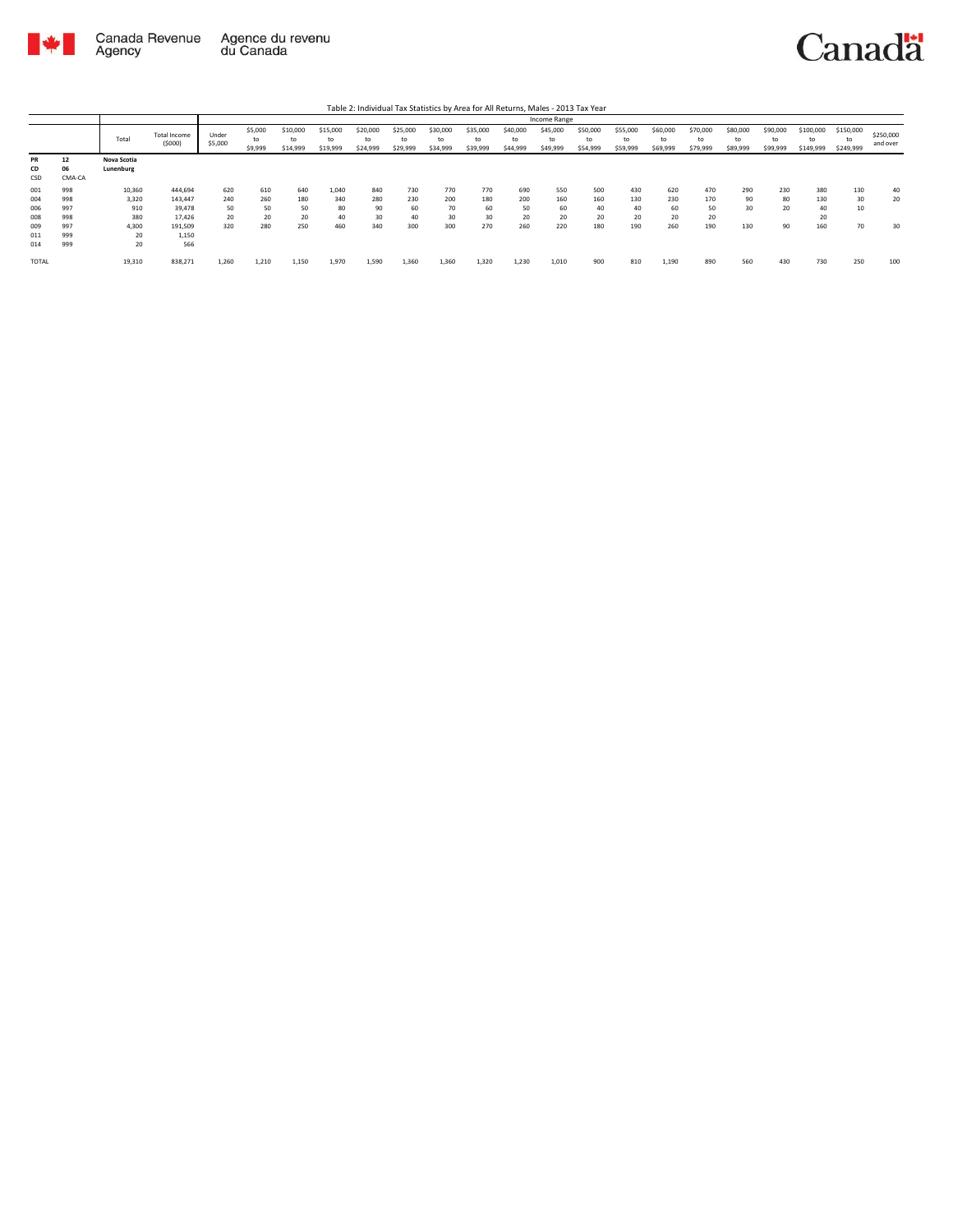

|                 |                    |                      |                        |                  |                          |                            |                            |                            |                            |                      |                            |                            |                            | Table 2: Individual Tax Statistics by Area for All Returns, Males - 2013 Tax Year |                            |                            |                            |                            |                            |                              |                              |                       |
|-----------------|--------------------|----------------------|------------------------|------------------|--------------------------|----------------------------|----------------------------|----------------------------|----------------------------|----------------------|----------------------------|----------------------------|----------------------------|-----------------------------------------------------------------------------------|----------------------------|----------------------------|----------------------------|----------------------------|----------------------------|------------------------------|------------------------------|-----------------------|
|                 |                    |                      |                        |                  |                          |                            |                            |                            |                            |                      |                            |                            | Income Range               |                                                                                   |                            |                            |                            |                            |                            |                              |                              |                       |
|                 |                    | Total                | Total Income<br>(5000) | Under<br>\$5,000 | \$5,000<br>to<br>\$9,999 | \$10,000<br>to<br>\$14,999 | \$15,000<br>to<br>\$19,999 | \$20,000<br>to<br>\$24,999 | \$25,000<br>to<br>\$29,999 | \$30,000<br>\$34,999 | \$35,000<br>to<br>\$39,999 | \$40,000<br>to<br>\$44,999 | \$45,000<br>to<br>\$49,999 | \$50,000<br>to<br>\$54,999                                                        | \$55,000<br>to<br>\$59,999 | \$60,000<br>to<br>\$69,999 | \$70,000<br>to<br>\$79,999 | \$80,000<br>to<br>\$89,999 | \$90,000<br>to<br>\$99,999 | \$100,000<br>to<br>\$149,999 | \$150,000<br>to<br>\$249,999 | \$250,000<br>and over |
| PR<br>CD<br>CSD | 12<br>07<br>CMA-CA | Nova Scotia<br>Kings |                        |                  |                          |                            |                            |                            |                            |                      |                            |                            |                            |                                                                                   |                            |                            |                            |                            |                            |                              |                              |                       |
| 001<br>002      | 997<br>998         | 8,530<br>50          | 377,351<br>1,855       | 610              | 550                      | 510                        | 780                        | 520                        | 500                        | 530                  | 580                        | 500                        | 390                        | 370                                                                               | 400                        | 760                        | 490                        | 350                        | 180                        | 380                          | 90                           | 30                    |
| 004<br>021      | 997<br>997         | 990<br>2,060         | 40,250<br>92.731       | 80<br>130        | 60<br>140                | 50<br>140                  | 90<br>200                  | 70<br>170                  | 70<br>130                  | 100<br>140           | 90<br>140                  | 60<br>140                  | 40<br>120                  | 50<br>100                                                                         | 30<br>80                   | 80<br>130                  | 40<br>80                   | 20<br>60                   | 20<br>50                   | 30<br>90                     | 10<br>20                     | 20                    |
| 024<br>027      | 997<br>999         | 1.420<br>20          | 73.248<br>670          | 140              | 100                      | 100                        | 110                        | 90                         | 70                         | 70                   | 70                         | 60                         | 50                         | 70                                                                                | 60                         | 100                        | 80                         | 50                         | 40                         | 120                          | 40                           | 20                    |
| TOTAL           |                    | 13,080               | 586,106                | 960              | 870                      | 800                        | 1,180                      | 870                        | 780                        | 840                  | 890                        | 760                        | 600                        | 590                                                                               | 570                        | 1,070                      | 690                        | 470                        | 290                        | 610                          | 170                          | 70                    |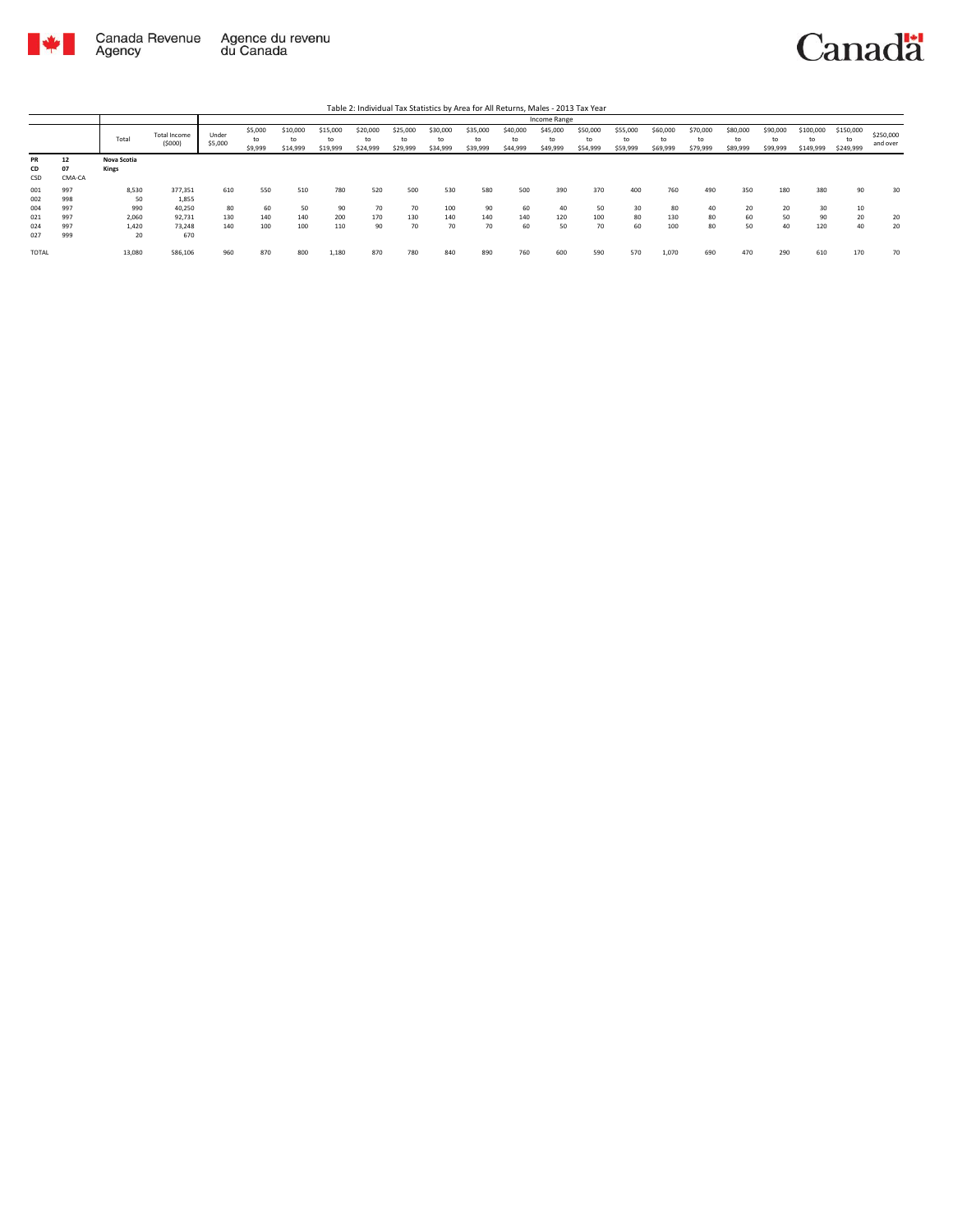

|              |        |             |                        |                  |                          |                            |                            |                            |                            |                      |                            |                            | Income Range               |                            |                            |                            |                            |                            |                            |                              |                        |                       |
|--------------|--------|-------------|------------------------|------------------|--------------------------|----------------------------|----------------------------|----------------------------|----------------------------|----------------------|----------------------------|----------------------------|----------------------------|----------------------------|----------------------------|----------------------------|----------------------------|----------------------------|----------------------------|------------------------------|------------------------|-----------------------|
|              |        | Total       | Total Income<br>(5000) | Under<br>\$5,000 | \$5,000<br>to<br>\$9,999 | \$10,000<br>to<br>\$14,999 | \$15,000<br>to<br>\$19,999 | \$20,000<br>to<br>\$24,999 | \$25,000<br>to<br>\$29,999 | \$30,000<br>\$34,999 | \$35,000<br>to<br>\$39,999 | \$40,000<br>to<br>\$44,999 | \$45,000<br>to<br>\$49,999 | \$50,000<br>to<br>\$54,999 | \$55,000<br>to<br>\$59,999 | \$60,000<br>to<br>\$69,999 | \$70,000<br>to<br>\$79,999 | \$80,000<br>to<br>\$89,999 | \$90,000<br>to<br>\$99,999 | \$100,000<br>to<br>\$149,999 | \$150,000<br>\$249,999 | \$250,000<br>and over |
| <b>PR</b>    | 12     | Nova Scotia |                        |                  |                          |                            |                            |                            |                            |                      |                            |                            |                            |                            |                            |                            |                            |                            |                            |                              |                        |                       |
| CD           | 08     | Hants       |                        |                  |                          |                            |                            |                            |                            |                      |                            |                            |                            |                            |                            |                            |                            |                            |                            |                              |                        |                       |
| CSD          | CMA-CA |             |                        |                  |                          |                            |                            |                            |                            |                      |                            |                            |                            |                            |                            |                            |                            |                            |                            |                              |                        |                       |
| 001          | 997    | 5,400       | 244,969                | 330              | 310                      | 310                        | 510                        | 370                        | 380                        | 370                  | 360                        | 330                        | 310                        | 270                        | 240                        | 350                        | 280                        | 170                        | 130                        | 280                          | 80                     | 30                    |
| 002          | 997    | 1,530       | 64,387                 | 120              | 110                      | 100                        | 120                        | 130                        | 100                        | 110                  | 120                        | 90                         | 90                         | 70                         | 60                         | 100                        | 50                         | 50                         | 40                         | 60                           | 20                     |                       |
| 004          | 997    | 460         | 19,035                 | 40               | 30                       | 30                         | 40                         | 30                         | 30                         | 30                   | 40                         | 40                         | 30                         | 20                         | 20                         | 30                         | 20                         | 10                         |                            | 10                           |                        |                       |
| 008          | 996    | 8,700       | 428,883                | 520              | 430                      | 440                        | 620                        | 490                        | 510                        | 490                  | 530                        | 550                        | 540                        | 470                        | 440                        | 730                        | 540                        | 440                        | 290                        | 510                          | 130                    | 40                    |
| 014          | 997    | 200         | 758                    | 160              | 10                       |                            | 10                         |                            |                            |                      |                            |                            |                            |                            |                            |                            |                            |                            |                            |                              |                        |                       |
| <b>TOTAL</b> |        | 16,280      | 758,033                | 1,170            | 880                      | 880                        | 1,300                      | 1,030                      | 1,010                      | 1,010                | 1,060                      | 1,000                      | 970                        | 830                        | 760                        | 1,220                      | 880                        | 660                        | 470                        | 850                          | 230                    | 70                    |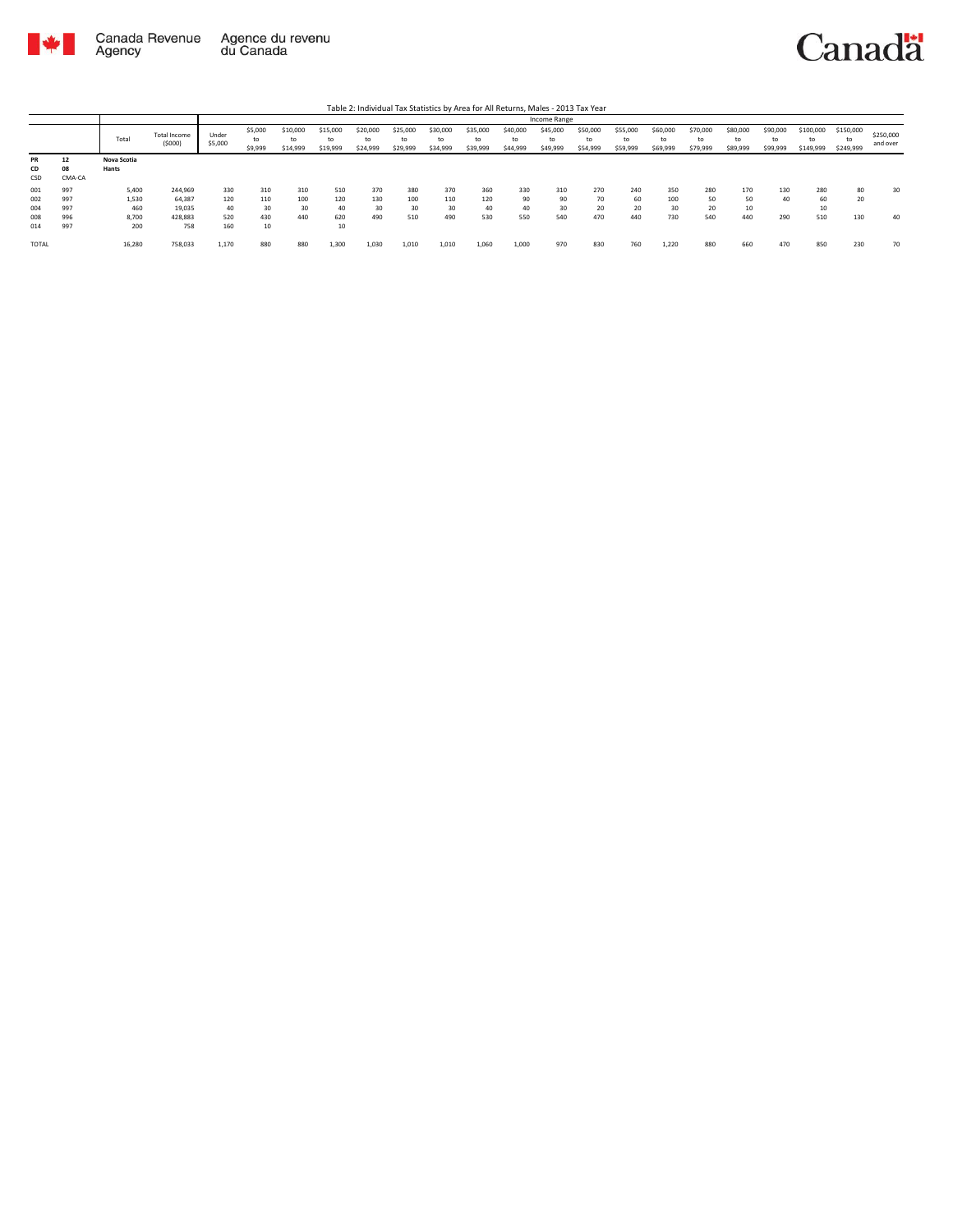

|                 |                    |                           |                               |                  |                          |                            |                      |                            |                      |                            |                            |                            | Income Range               |                            |                            |                            |                            |                            |                            |                              |                              |                       |
|-----------------|--------------------|---------------------------|-------------------------------|------------------|--------------------------|----------------------------|----------------------|----------------------------|----------------------|----------------------------|----------------------------|----------------------------|----------------------------|----------------------------|----------------------------|----------------------------|----------------------------|----------------------------|----------------------------|------------------------------|------------------------------|-----------------------|
|                 |                    | Total                     | <b>Total Income</b><br>(5000) | Under<br>\$5,000 | \$5,000<br>to<br>\$9,999 | \$10,000<br>to<br>\$14,999 | \$15,000<br>\$19,999 | \$20,000<br>to<br>\$24,999 | \$25,000<br>\$29,999 | \$30,000<br>to<br>\$34,999 | \$35,000<br>to<br>\$39,999 | \$40,000<br>to<br>\$44,999 | \$45,000<br>to<br>\$49,999 | \$50,000<br>to<br>\$54,999 | \$55,000<br>to<br>\$59,999 | \$60,000<br>to<br>\$69,999 | \$70,000<br>to<br>\$79,999 | \$80,000<br>to<br>\$89,999 | \$90,000<br>to<br>\$99,999 | \$100,000<br>to<br>\$149,999 | \$150,000<br>to<br>\$249,999 | \$250,000<br>and over |
| PR<br>CD<br>CSD | 12<br>10<br>CMA-CA | Nova Scotia<br>Colchester |                               |                  |                          |                            |                      |                            |                      |                            |                            |                            |                            |                            |                            |                            |                            |                            |                            |                              |                              |                       |
| 002<br>012      | 996<br>996         | 540<br>1,420              | 24,101<br>53,182              | 30<br>100        | 30<br>90                 | 30<br>100                  | 50<br>170            | 30<br>120                  | 40<br>110            | 40<br>100                  | 30<br>130                  | 40<br>80                   | 40<br>80                   | 30<br>50                   | 20<br>60                   | 40<br>90                   | 30<br>40                   | 20<br>30                   | 20                         | 20<br>30                     | 10                           |                       |
| TOTAL           |                    | 1,960                     | 77,283                        | 130              | 130                      | 130                        | 210                  | 160                        | 150                  | 140                        | 160                        | 120                        | 120                        | 80                         | 80                         | 130                        | 70                         | 60                         | 30                         | 60                           | 20                           |                       |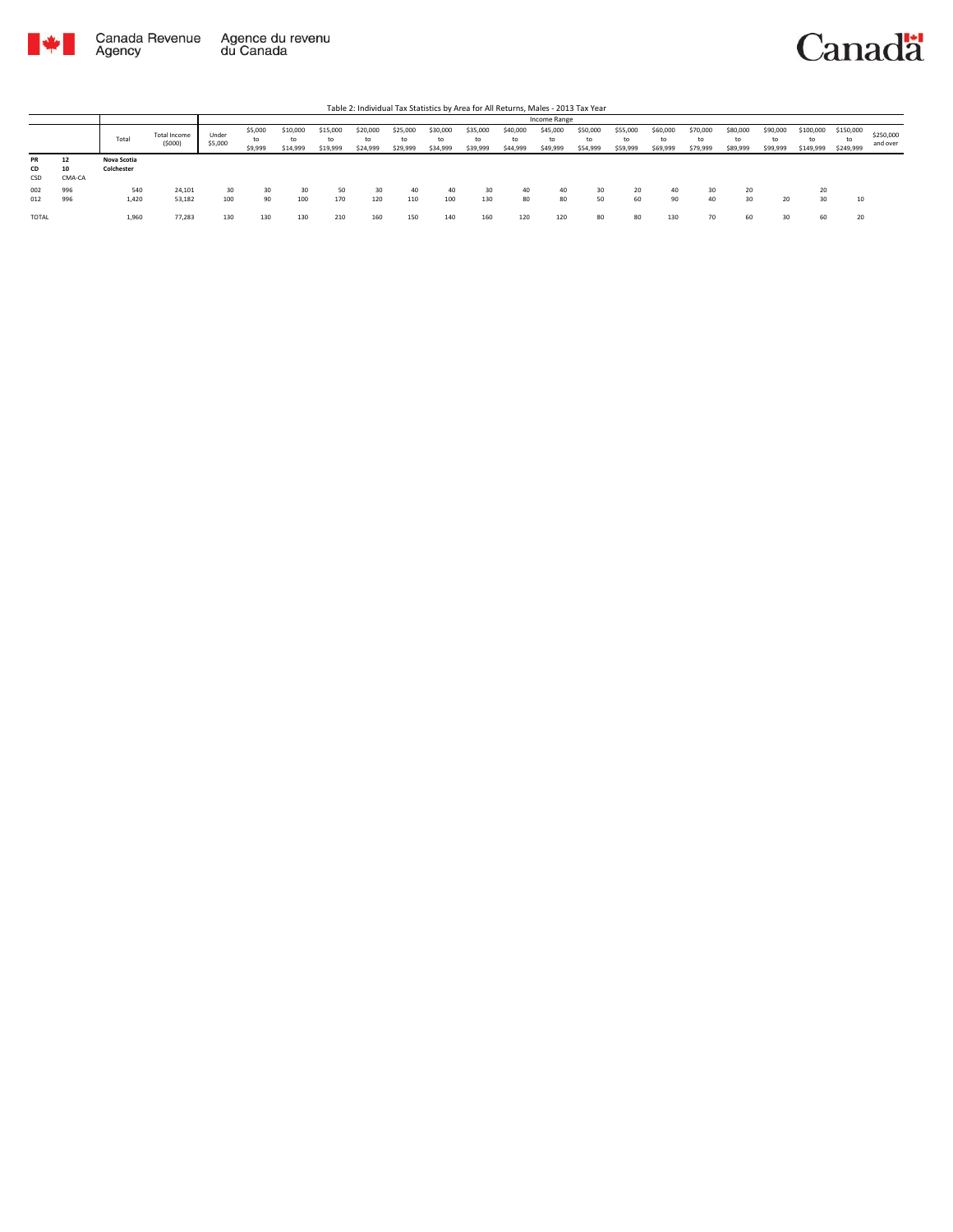

|                        |                    |                           |                               |                  |                          |                            |                            |                      |                            |                            |                            |                            | Income Range               |                            |                      |                            |                            |                            |                            |                              |                        |                       |
|------------------------|--------------------|---------------------------|-------------------------------|------------------|--------------------------|----------------------------|----------------------------|----------------------|----------------------------|----------------------------|----------------------------|----------------------------|----------------------------|----------------------------|----------------------|----------------------------|----------------------------|----------------------------|----------------------------|------------------------------|------------------------|-----------------------|
|                        |                    | Total                     | <b>Total Income</b><br>(5000) | Under<br>\$5,000 | \$5,000<br>to<br>\$9,999 | \$10,000<br>to<br>\$14,999 | \$15,000<br>to<br>\$19,999 | \$20,000<br>\$24,999 | \$25,000<br>to<br>\$29,999 | \$30,000<br>to<br>\$34,999 | \$35,000<br>to<br>\$39,999 | \$40,000<br>to<br>\$44,999 | \$45,000<br>to<br>\$49,999 | \$50,000<br>to<br>\$54,999 | \$55,000<br>\$59,999 | \$60,000<br>to<br>\$69,999 | \$70,000<br>to<br>\$79,999 | \$80,000<br>to<br>\$89,999 | \$90,000<br>to<br>\$99,999 | \$100,000<br>to<br>\$149,999 | \$150,000<br>\$249,999 | \$250,000<br>and over |
| <b>PR</b><br>CD<br>CSD | 12<br>11<br>CMA-CA | Nova Scotia<br>Cumberland |                               |                  |                          |                            |                            |                      |                            |                            |                            |                            |                            |                            |                      |                            |                            |                            |                            |                              |                        |                       |
| 001                    | 998                | 850                       | 29,072                        | 50               | 80                       | 50                         | 140                        | 90                   | 80                         | 60                         | 60                         | 40                         |                            | 20                         | 30                   |                            | 30                         | 10                         | 20                         | 20                           |                        |                       |
| 002                    | 997                | 550                       | 19,873                        | 40               | 40                       | 50                         | 80                         | 40                   | 40                         | 50                         | 40                         | 30                         | 20                         | 20                         | 20                   | 20                         | 20                         | 10                         | 10                         | 10                           |                        |                       |
| 006                    | 998                | 1,470                     | 54.546                        | 100              | 100                      | 100                        | 190                        | 130                  | 100                        | 110                        | 100                        | 110                        | 90                         | 60                         | 50                   | 70                         | 50                         | 30                         | 20                         | 50                           |                        |                       |
| 008                    | 998                | 1,380                     | 48.566                        | 110              | 130                      | 100                        | 140                        | 90                   | 90                         | 110                        | 100                        | 110                        | 70                         | 60                         | 40                   | 70                         | 60                         | 40                         | 30                         | 30                           |                        |                       |
| 009                    | 998                | 2.000                     | 82.644                        | 140              | 130                      | 120                        | 200                        | 150                  | 150                        | 160                        | 150                        | 120                        | 110                        | 100                        | 70                   | 130                        | 90                         | 70                         | 30                         | 60                           | 30                     |                       |
| 011                    | 998                | 3.590                     | 141.590                       | 190              | 330                      | 250                        | 390                        | 330                  | 260                        | 250                        | 260                        | 250                        | 190                        | 150                        | 120                  | 170                        | 130                        | 90                         | 60                         | 110                          | 50                     | 20                    |
| 012                    | 998                | 480                       | 24.788                        | 40               | 50                       | 30                         | 50                         | 40                   | 30                         | 40                         | 30                         | 30                         | 20                         | 20                         | 20                   | 20                         | 30                         |                            | 10                         |                              |                        |                       |
| 014                    | 997                | 1,770                     | 67,612                        | 140              | 130                      | 110                        | 200                        | 130                  | 130                        | 130                        | 120                        | 130                        | 90                         | 90                         | 70                   | 100                        | 60                         | 40                         | 40                         | 50                           | 20                     |                       |
| <b>TOTAL</b>           |                    | 12,090                    | 468,690                       | 810              | 990                      | 810                        | 1,390                      | 1,010                | 870                        | 900                        | 860                        | 820                        | 620                        | 510                        | 420                  | 620                        | 460                        | 290                        | 210                        | 340                          | 120                    | 40                    |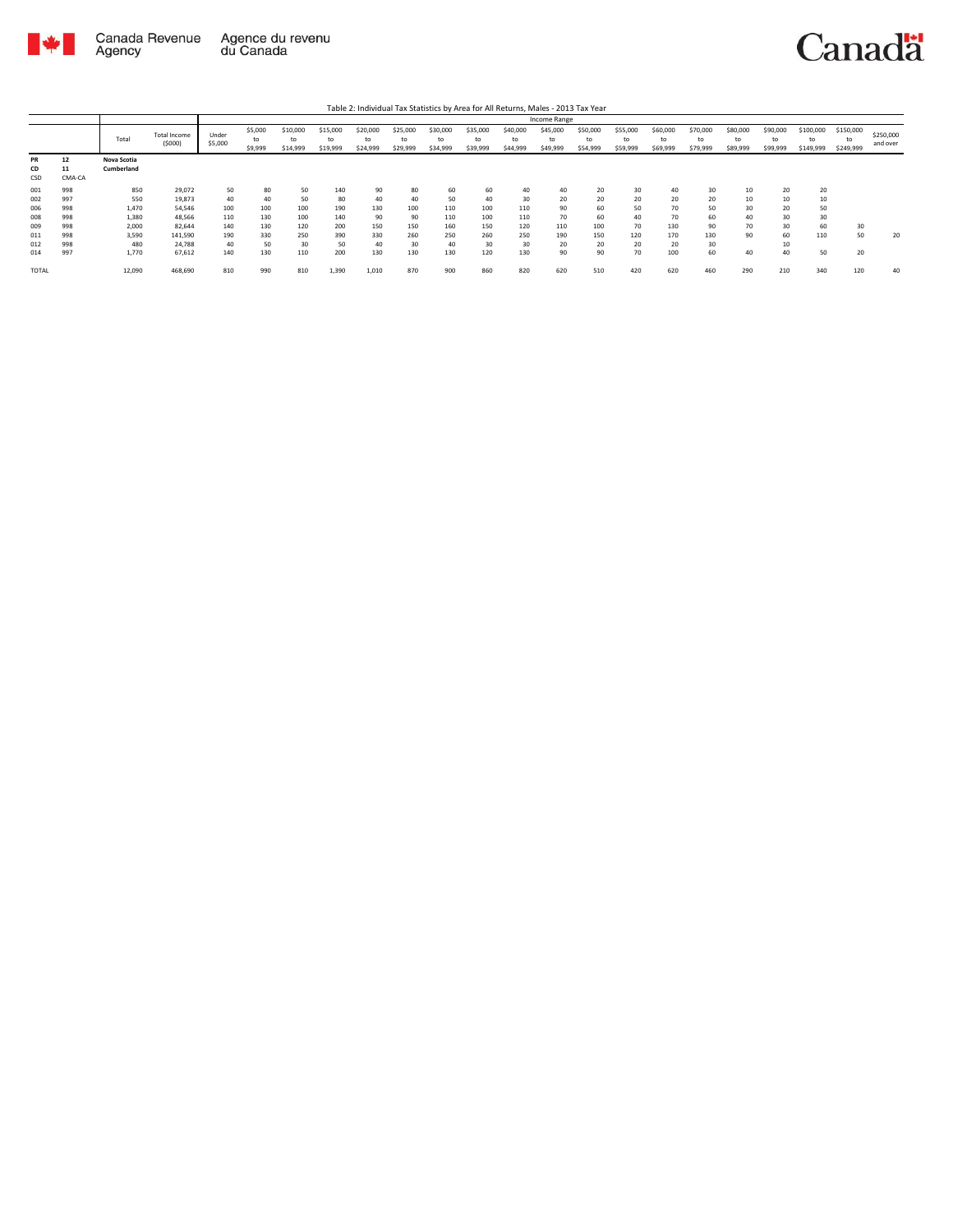

|                 |                    |                       |                        |                  |                          |                            |                            |                            |                            |                      |                            |                            | Income Range               |                            |                            |                            |                            |                            |                            |                              |                              |                       |
|-----------------|--------------------|-----------------------|------------------------|------------------|--------------------------|----------------------------|----------------------------|----------------------------|----------------------------|----------------------|----------------------------|----------------------------|----------------------------|----------------------------|----------------------------|----------------------------|----------------------------|----------------------------|----------------------------|------------------------------|------------------------------|-----------------------|
|                 |                    | Total                 | Total Income<br>(5000) | Under<br>\$5,000 | \$5,000<br>to<br>\$9,999 | \$10,000<br>to<br>\$14,999 | \$15,000<br>to<br>\$19,999 | \$20,000<br>to<br>\$24,999 | \$25,000<br>to<br>\$29,999 | \$30,000<br>\$34,999 | \$35,000<br>to<br>\$39,999 | \$40,000<br>to<br>\$44,999 | \$45,000<br>to<br>\$49,999 | \$50,000<br>to<br>\$54,999 | \$55,000<br>to<br>\$59,999 | \$60,000<br>to<br>\$69,999 | \$70,000<br>to<br>\$79,999 | \$80,000<br>to<br>\$89,999 | \$90,000<br>to<br>\$99,999 | \$100,000<br>to<br>\$149,999 | \$150,000<br>to<br>\$249,999 | \$250,000<br>and over |
| PR<br>CD<br>CSD | 12<br>12<br>CMA-CA | Nova Scotia<br>Pictou |                        |                  |                          |                            |                            |                            |                            |                      |                            |                            |                            |                            |                            |                            |                            |                            |                            |                              |                              |                       |
| 001<br>004      | 997<br>997         | 2,510<br>1,280        | 105,025<br>60,202      | 140<br>70        | 190<br>90                | 150<br>90                  | 250<br>100                 | 190<br>120                 | 210<br>100                 | 190<br>100           | 140<br>90                  | 160<br>70                  | 150<br>60                  | 110<br>50                  | 110<br>60                  | 170<br>70                  | 110<br>50                  | 70<br>40                   | 50<br>30                   | 110<br>70                    | 30<br>20                     | 10                    |
| <b>TOTAL</b>    |                    | 3,790                 | 165.226                | 210              | 270                      | 240                        | 340                        | 300                        | 300                        | 300                  | 230                        | 230                        | 210                        | 160                        | 170                        | 240                        | 160                        | 110                        | 80                         | 180                          | 60                           | 10                    |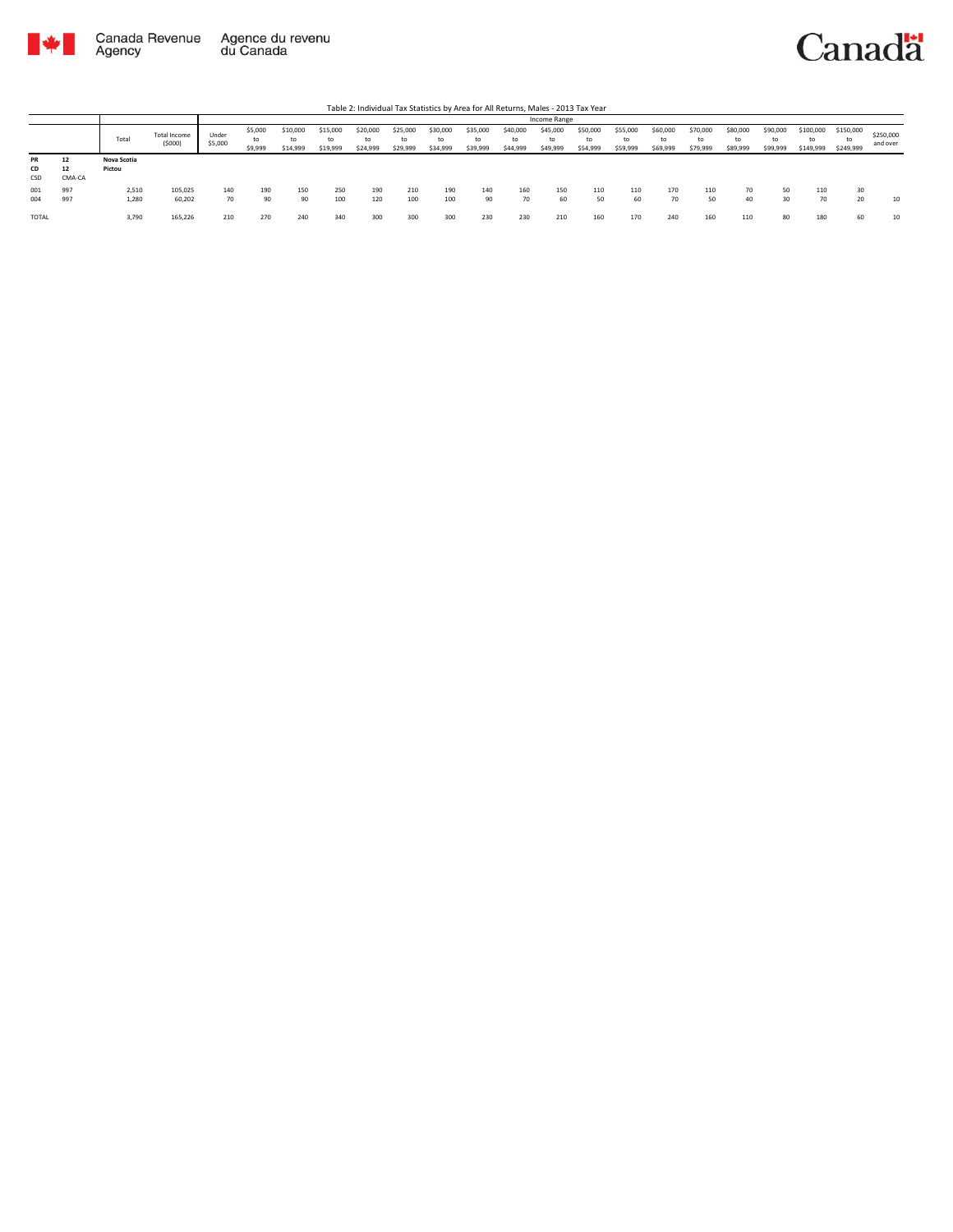

|                        |                    |                            |                        |                  |                          |                            |                            |                            |                            |                      |                            |                            | Income Range               |                            |                            |                            |                            |                            |                            |                              |                              |                       |
|------------------------|--------------------|----------------------------|------------------------|------------------|--------------------------|----------------------------|----------------------------|----------------------------|----------------------------|----------------------|----------------------------|----------------------------|----------------------------|----------------------------|----------------------------|----------------------------|----------------------------|----------------------------|----------------------------|------------------------------|------------------------------|-----------------------|
|                        |                    | Total                      | Total Income<br>(5000) | Under<br>\$5,000 | \$5,000<br>to<br>\$9,999 | \$10,000<br>to<br>\$14,999 | \$15,000<br>to<br>\$19,999 | \$20,000<br>to<br>\$24,999 | \$25,000<br>to<br>\$29,999 | \$30,000<br>\$34,999 | \$35,000<br>to<br>\$39,999 | \$40,000<br>to<br>\$44,999 | \$45,000<br>to<br>\$49,999 | \$50,000<br>to<br>\$54,999 | \$55,000<br>to<br>\$59,999 | \$60,000<br>to<br>\$69,999 | \$70,000<br>to<br>\$79,999 | \$80,000<br>to<br>\$89,999 | \$90,000<br>to<br>\$99,999 | \$100,000<br>to<br>\$149,999 | \$150,000<br>to<br>\$249,999 | \$250,000<br>and over |
| <b>PR</b><br>CD<br>CSD | 12<br>13<br>CMA-CA | Nova Scotia<br>Guysborough |                        |                  |                          |                            |                            |                            |                            |                      |                            |                            |                            |                            |                            |                            |                            |                            |                            |                              |                              |                       |
| 001                    | 997                | 900                        | 35,991                 | 40               | 60                       | 50                         | 110                        | 80                         | 70                         | 60                   | 70                         | 60                         | 50                         | 40                         | 40                         | 60                         | 30                         | 30                         | 10                         | 30                           |                              |                       |
| 004                    | 998                | 1,750                      | 70.915                 | 70               | 110                      | 140                        | 260                        | 140                        | 130                        | 140                  | 110                        | 90                         | 90                         | 70                         | 70                         | 80                         | 80                         | 50                         | 30                         | 70                           | 20                           |                       |
| 006                    | 997                | 310                        | 12,872                 | 10               | 20                       | 20                         | 40                         | 30                         | 20                         | 30                   | 20                         | 20                         |                            | 10                         | 20                         | 10                         | 10                         |                            |                            | 10                           |                              |                       |
| 008                    | 998                | 310                        | 14.247                 | 20               | 30                       | 20                         | 50                         | 20                         | 20                         | 20                   | 20                         | 20                         | 20                         | 10                         | 20                         | 20                         | 10                         |                            |                            | 10                           |                              |                       |
| <b>TOTAL</b>           |                    | 3,280                      | 134,024                | 140              | 220                      | 230                        | 460                        | 270                        | 230                        | 250                  | 220                        | 190                        | 160                        | 140                        | 140                        | 170                        | 130                        | 90                         | 50                         | 130                          | 40                           | 10                    |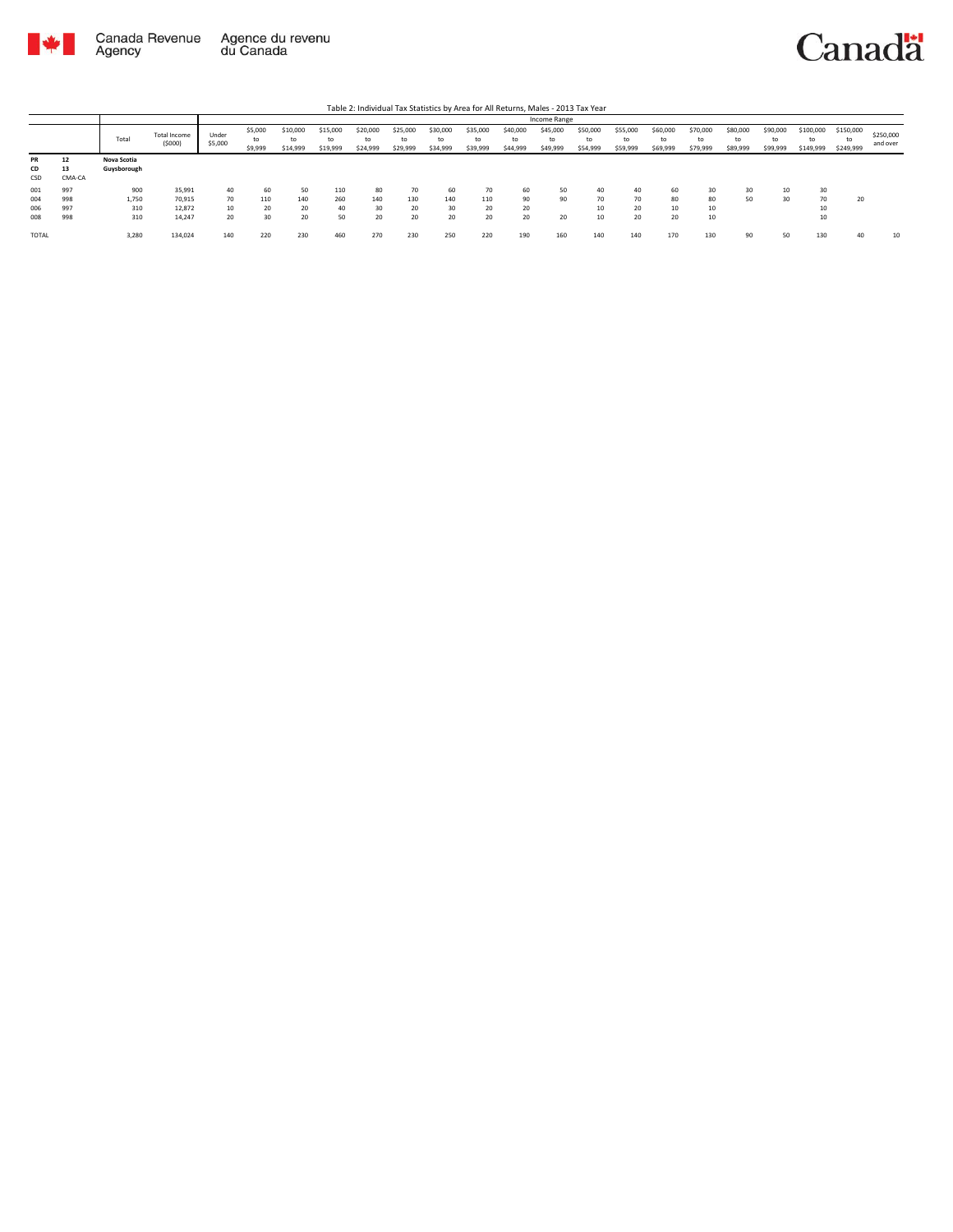

|                        |                    |                           |                        |                  |                          |                            |                            |                            |                            |                      |                            |                            | Income Range               |                            |                            |                            |                            |                            |                            |                              |                              |                       |
|------------------------|--------------------|---------------------------|------------------------|------------------|--------------------------|----------------------------|----------------------------|----------------------------|----------------------------|----------------------|----------------------------|----------------------------|----------------------------|----------------------------|----------------------------|----------------------------|----------------------------|----------------------------|----------------------------|------------------------------|------------------------------|-----------------------|
|                        |                    | Total                     | Total Income<br>(5000) | Under<br>\$5,000 | \$5,000<br>to<br>\$9,999 | \$10,000<br>to<br>\$14,999 | \$15,000<br>to<br>\$19,999 | \$20,000<br>to<br>\$24,999 | \$25,000<br>to<br>\$29,999 | \$30,000<br>\$34,999 | \$35,000<br>to<br>\$39,999 | \$40,000<br>to<br>\$44,999 | \$45,000<br>to<br>\$49,999 | \$50,000<br>to<br>\$54,999 | \$55,000<br>to<br>\$59,999 | \$60,000<br>to<br>\$69,999 | \$70,000<br>to<br>\$79,999 | \$80,000<br>to<br>\$89,999 | \$90,000<br>to<br>\$99,999 | \$100,000<br>to<br>\$149,999 | \$150,000<br>to<br>\$249,999 | \$250,000<br>and over |
| <b>PR</b><br>CD<br>CSD | 12<br>14<br>CMA-CA | Nova Scotia<br>Antigonish |                        |                  |                          |                            |                            |                            |                            |                      |                            |                            |                            |                            |                            |                            |                            |                            |                            |                              |                              |                       |
| 001                    | 998                | 2,970                     | 153,224                | 140              | 190                      | 190                        | 220                        | 180                        | 200                        | 190                  | 170                        | 180                        | 150                        | 130                        | 140                        | 210                        | 160                        | 120                        | 70                         | 230                          | 90                           | 20                    |
| 002                    | 998                | 1,800                     | 93,561                 | 130              | 150                      | 120                        | 150                        | 140                        | 120                        | 110                  | 90                         | 80                         | 80                         | 80                         | 60                         | 90                         | 100                        | 60                         | 40                         | 120                          | 60                           | 20                    |
| 006                    | 998                | 2,490                     | 115,320                | 170              | 160                      | 120                        | 230                        | 200                        | 150                        | 180                  | 150                        | 140                        | 130                        | 110                        | 110                        | 170                        | 120                        | 100                        | 60                         | 150                          | 50                           | 10                    |
| 010                    | 998                | 140                       | 4.824                  | 30               |                          |                            |                            | 10                         |                            |                      |                            |                            |                            |                            |                            |                            |                            |                            |                            |                              |                              |                       |
| <b>TOTAL</b>           |                    | 7,410                     | 366,929                | 470              | 500                      | 440                        | 610                        | 520                        | 480                        | 490                  | 410                        | 410                        | 370                        | 320                        | 300                        | 470                        | 390                        | 280                        | 180                        | 510                          | 200                          | 50                    |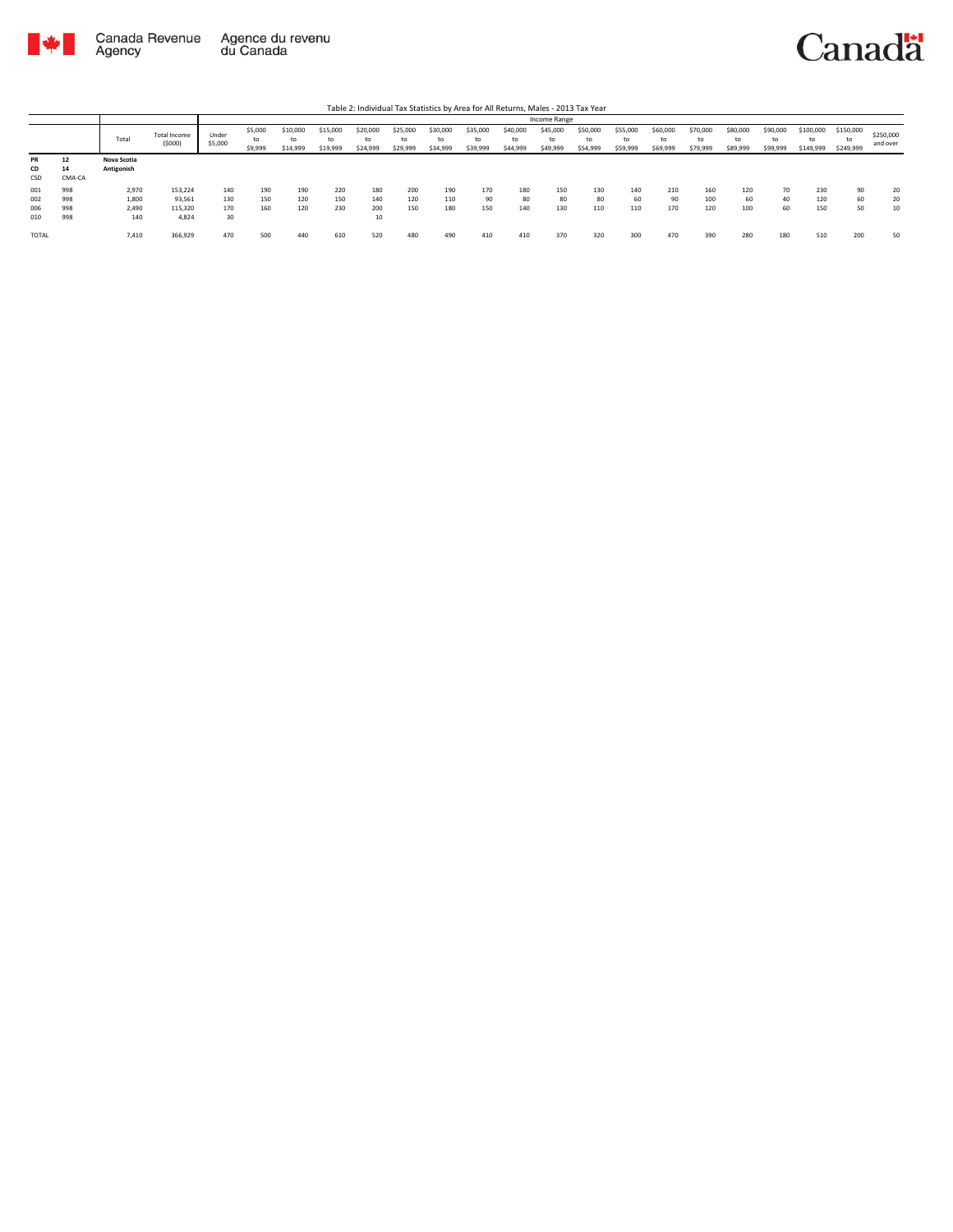

|              |        |             |                        |                  |                          |                            |                            |                      |                            |                            |                            |                            | Income Range               |                            |                            |                            |                            |                            |                            |                              |                        |                       |
|--------------|--------|-------------|------------------------|------------------|--------------------------|----------------------------|----------------------------|----------------------|----------------------------|----------------------------|----------------------------|----------------------------|----------------------------|----------------------------|----------------------------|----------------------------|----------------------------|----------------------------|----------------------------|------------------------------|------------------------|-----------------------|
|              |        | Total       | Total Income<br>(5000) | Under<br>\$5,000 | \$5,000<br>to<br>\$9,999 | \$10,000<br>to<br>\$14,999 | \$15,000<br>to<br>\$19,999 | \$20,000<br>\$24,999 | \$25,000<br>to<br>\$29,999 | \$30,000<br>to<br>\$34,999 | \$35,000<br>to<br>\$39,999 | \$40,000<br>to<br>\$44,999 | \$45,000<br>to<br>\$49,999 | \$50,000<br>to<br>\$54,999 | \$55,000<br>to<br>\$59,999 | \$60,000<br>to<br>\$69,999 | \$70,000<br>to<br>\$79,999 | \$80,000<br>to<br>\$89,999 | \$90,000<br>to<br>\$99,999 | \$100,000<br>to<br>\$149,999 | \$150,000<br>\$249,999 | \$250,000<br>and over |
| <b>PR</b>    | 12     | Nova Scotia |                        |                  |                          |                            |                            |                      |                            |                            |                            |                            |                            |                            |                            |                            |                            |                            |                            |                              |                        |                       |
| CD           | 15     | Inverness   |                        |                  |                          |                            |                            |                      |                            |                            |                            |                            |                            |                            |                            |                            |                            |                            |                            |                              |                        |                       |
| CSD          | CMA-CA |             |                        |                  |                          |                            |                            |                      |                            |                            |                            |                            |                            |                            |                            |                            |                            |                            |                            |                              |                        |                       |
| 001          | 997    | 1,390       | 68,699                 | 100              | 90                       | 70                         | 120                        | 100                  | 70                         | 70                         | 70                         | 80                         | 90                         | 70                         | 70                         | 100                        | 70                         | 50                         | 40                         | 100                          | 30                     |                       |
| 002          | 998    | 1,200       | 61,720                 | 80               | 80                       | 70                         | 90                         | 70                   | 60                         | 70                         | 70                         | 90                         | 60                         | 50                         | 50                         | ۵ŕ                         | 70                         | 50                         | 50                         | 90                           | 30                     |                       |
| 006          | 997    | 1,930       | 86,196                 | 200              | 110                      | 110                        | 200                        | 160                  | 110                        | 140                        | 90                         | 80                         | 100                        | 90                         | 60                         | 120                        | 90                         | 60                         | 50                         | 110                          | 50                     |                       |
| 008          | 999    | 270         | 8.453                  | 90               | 10                       | 10                         | 10                         | 20                   | 10                         | 20                         | 10                         |                            | 10                         | 10                         |                            |                            |                            | 10                         |                            | 10                           |                        |                       |
| 011          | 998    | 2,160       | 87,524                 | 120              | 120                      | 120                        | 250                        | 170                  | 180                        | 210                        | 170                        | 150                        | 110                        | 110                        | 70                         | 100                        | 80                         | 50                         | 40                         | 90                           | 30                     |                       |
| <b>TOTAL</b> |        | 6,940       | 312,591                | 570              | 410                      | 370                        | 670                        | 520                  | 440                        | 500                        | 410                        | 410                        | 360                        | 340                        | 250                        | 410                        | 320                        | 220                        | 180                        | 390                          | 140                    | 30                    |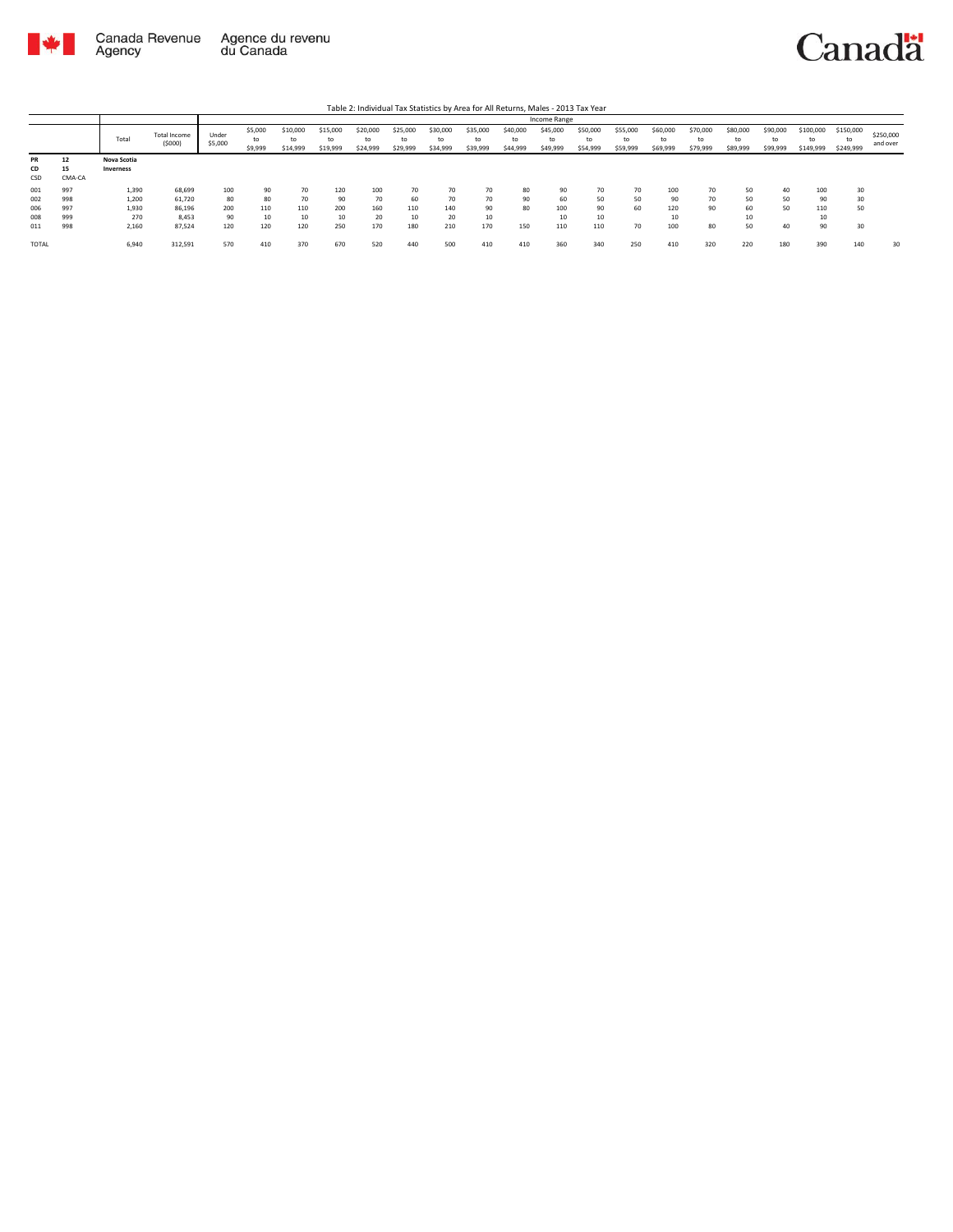

|                 |             |                        |                  | Income Range<br>\$5,000<br>\$45,000<br>\$55,000<br>\$60,000<br>\$100,000<br>\$20,000<br>\$25,000<br>\$35,000<br>\$50,000<br>\$70,000<br>\$80,000<br>\$90,000<br>\$150,000<br>\$15,000<br>\$30,000<br>\$40,000<br>\$10,000 |                |                |                |                |                |                |                |                |                |                |                |                |                |                |                 |                 |                       |
|-----------------|-------------|------------------------|------------------|---------------------------------------------------------------------------------------------------------------------------------------------------------------------------------------------------------------------------|----------------|----------------|----------------|----------------|----------------|----------------|----------------|----------------|----------------|----------------|----------------|----------------|----------------|----------------|-----------------|-----------------|-----------------------|
|                 | Total       | Total Income<br>(5000) | Under<br>\$5,000 | to<br>\$9,999                                                                                                                                                                                                             | to<br>\$14,999 | to<br>\$19,999 | to<br>\$24,999 | to<br>\$29,999 | to<br>\$34,999 | to<br>\$39,999 | to<br>\$44,999 | to<br>\$49,999 | to<br>\$54,999 | to<br>\$59,999 | to<br>\$69,999 | to<br>\$79,999 | to<br>\$89,999 | to<br>\$99,999 | to<br>\$149,999 | to<br>\$249,999 | \$250,000<br>and over |
| 12<br><b>PR</b> | Nova Scotia |                        |                  |                                                                                                                                                                                                                           |                |                |                |                |                |                |                |                |                |                |                |                |                |                |                 |                 |                       |
| 16<br>CD        | Richmond    |                        |                  |                                                                                                                                                                                                                           |                |                |                |                |                |                |                |                |                |                |                |                |                |                |                 |                 |                       |
| CSD<br>CMA-CA   |             |                        |                  |                                                                                                                                                                                                                           |                |                |                |                |                |                |                |                |                |                |                |                |                |                |                 |                 |                       |
| 001<br>997      | 1,380       | 58,816                 | 70               | 100                                                                                                                                                                                                                       | 80             | 140            | 100            | 110            | 100            | 110            | 110            | 70             | 60             | 60             | 70             | 60             | 40             | 30             | 50              | 30              |                       |
| 998<br>006      | 1,580       | 67.302                 | 140              | 110                                                                                                                                                                                                                       | 90             | 160            | 110            | 110            | 100            | 110            | 90             | 80             | 60             | 50             | 100            | 70             | 60             | 30             | 90              | 30              |                       |
| 997<br>011      | 670         | 27.205                 | 50               | 50                                                                                                                                                                                                                        | 40             | 90             | 40             | 50             | 50             | 50             | 40             | 40             | 30             | 20             | 30             | 20             | 20             |                | 20              | 10              |                       |
| 998<br>014      | 190         | 7,331                  | 30               | 10                                                                                                                                                                                                                        | 10             | 30             | 10             | 10             |                | 10             |                | 10             |                |                | 10             |                |                |                | 10              |                 |                       |
| <b>TOTAL</b>    | 3,810       | 160,654                | 290              | 270                                                                                                                                                                                                                       | 210            | 410            | 270            | 290            | 260            | 270            | 240            | 190            | 150            | 140            | 210            | 160            | 120            | 60             | 170             | 70              | 10                    |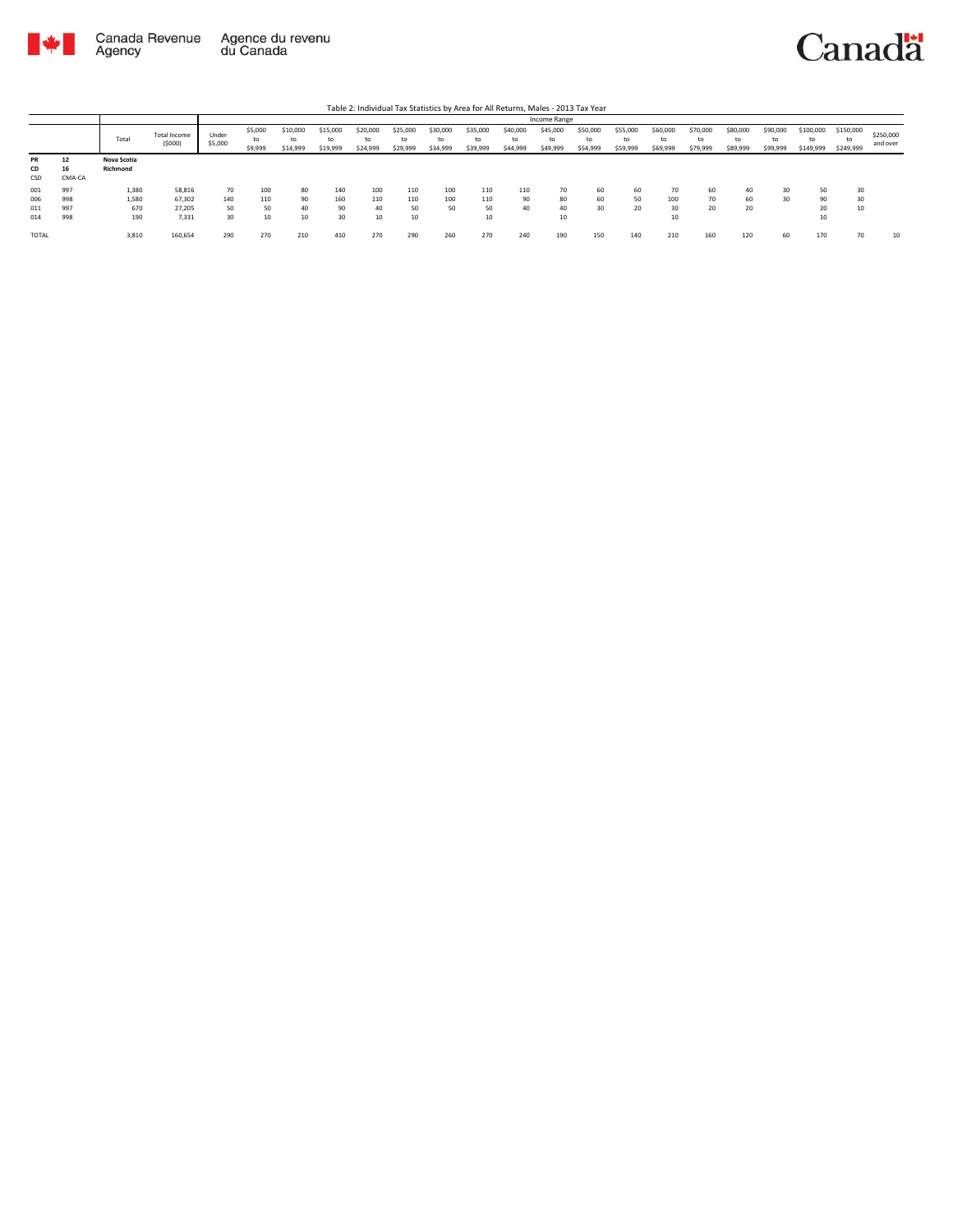

|                   |                    |                         |                           |                  |                          |                            |                      |                            |                            |                            |                      |                            | Income Range               |                            |                            |                            |                      |                            |                            |                              |                              |                       |
|-------------------|--------------------|-------------------------|---------------------------|------------------|--------------------------|----------------------------|----------------------|----------------------------|----------------------------|----------------------------|----------------------|----------------------------|----------------------------|----------------------------|----------------------------|----------------------------|----------------------|----------------------------|----------------------------|------------------------------|------------------------------|-----------------------|
|                   |                    | Total                   | Total Income<br>(5000)    | Under<br>\$5,000 | \$5,000<br>to<br>\$9,999 | \$10,000<br>to<br>\$14,999 | \$15,000<br>\$19,999 | \$20,000<br>to<br>\$24,999 | \$25,000<br>to<br>\$29,999 | \$30,000<br>to<br>\$34,999 | \$35,000<br>\$39,999 | \$40,000<br>to<br>\$44,999 | \$45,000<br>to<br>\$49,999 | \$50,000<br>to<br>\$54,999 | \$55,000<br>to<br>\$59,999 | \$60,000<br>to<br>\$69,999 | \$70,000<br>\$79,999 | \$80,000<br>to<br>\$89,999 | \$90,000<br>to<br>\$99,999 | \$100,000<br>to<br>\$149,999 | \$150,000<br>to<br>\$249,999 | \$250,000<br>and over |
| PR<br>CD<br>CSD   | 12<br>18<br>CMA-CA | Nova Scotia<br>Victoria |                           |                  |                          |                            |                      |                            |                            |                            |                      |                            |                            |                            |                            |                            |                      |                            |                            |                              |                              |                       |
| 001<br>003<br>006 | 997<br>998<br>998  | 1,570<br>170<br>1,170   | 68,359<br>4.491<br>45,349 | 160<br>70<br>70  | 80<br>60                 | 90<br>60                   | 150<br>20<br>120     | 120<br>110                 | 120<br>130                 | 120<br>120                 | 80<br>70             | 80<br>80                   | 80<br>70                   | 70<br>50                   | 60<br>30                   | 100<br>60                  | 70<br>50             | 40<br>30                   | 40<br>20                   | 80<br>40                     | 40                           |                       |
| <b>TOTAL</b>      |                    | 2,910                   | 118,198                   | 300              | 140                      | 150                        | 280                  | 240                        | 260                        | 250                        | 170                  | 170                        | 150                        | 120                        | 90                         | 160                        | 120                  | 70                         | 60                         | 120                          | 40                           | 10                    |